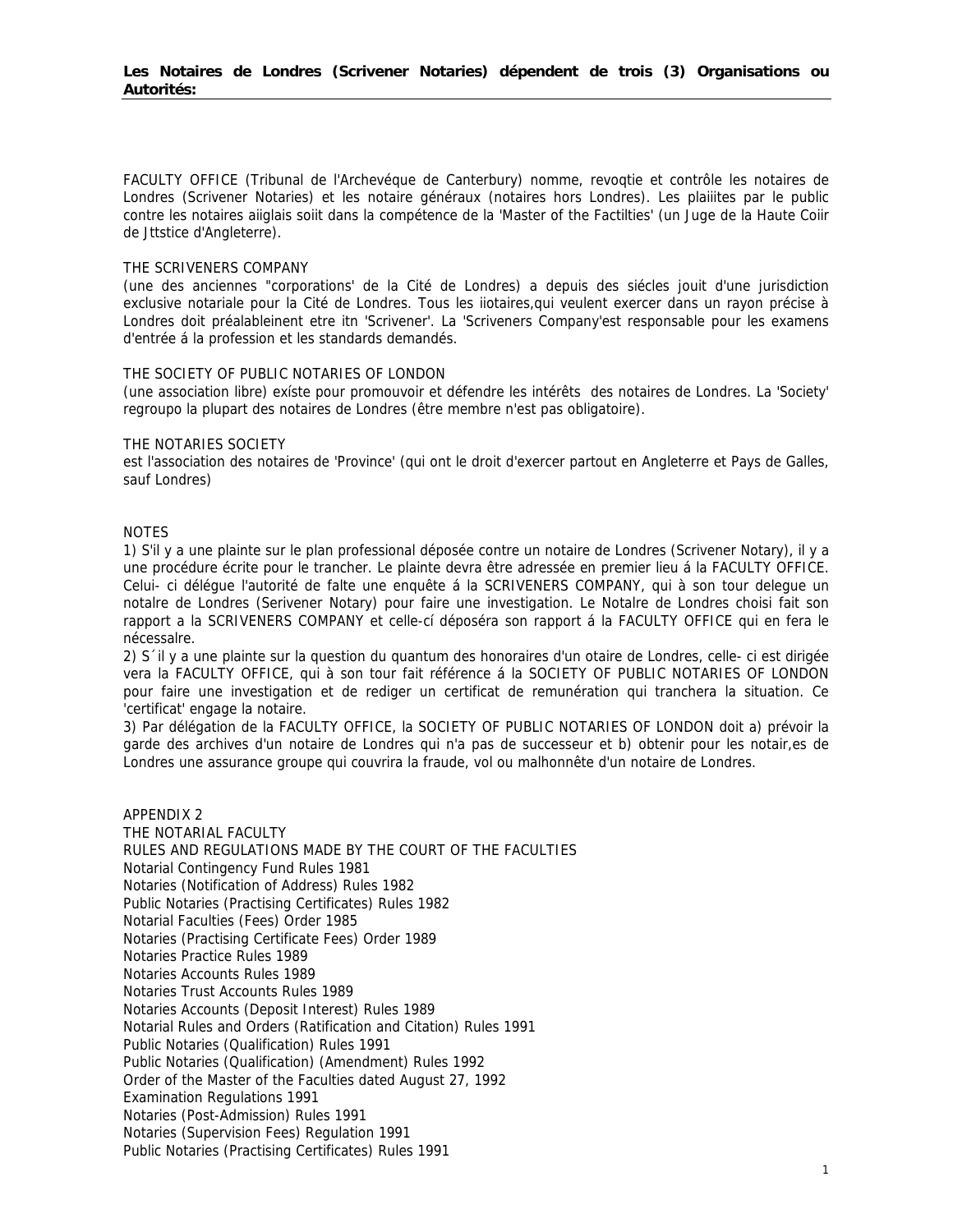Notaries (Records) Rules 1991 Order of the Master of the Faculties dated March 4, 1992 Public Notaries (Wales) Transitional Rules 1991

RULES MADE BY THE SCRIVENERS COMPANY Scriveners (Qualifications) Rules 1991

## THE NOTARIAL FACULTY

... by Divine Providence, Archbishop of Canterbury, Primate of all England and Metropolitan, by Authority of Parliament lawfully empowered for the Purposes herein written: To Our Beloved in Christ, N.P., a literate Person now residing at..., Health and Grace: We being willing, by reason of your merits to confer on you a suitable Title of Promotion, do create you a Public Notary; previous Examination and the other Requisites to be herein observed having been had: And do out of Our Favour towards you admit you into the number and Society of other Notaries, to the' end that you may henceforward at ... and at all other places in England and Wales whatsoever (clauses of limitation or exception, for instance, "except within the jurisdiction of the Incorporated Company of Scriveners of London"] exercise such office of Notary, hereby decreeing that full faith ought to be given, as well in judgement as thereout, to the Instruments to be from this time made by you: the Oath and Declarations hereunder written having been by Us, or Our Master of the Faculties first required of you and by you duly taken and subscribed.

## Oath of Allegiance

Y, N.P., do swear by Alrnighty God, That I will be faithful and bear true Allegiance to Her Majesty Queen Elizabeth the Second, Her Heirs and Successors, according to Law.

## Declaration of Office

1, N.P., do solemnly, sincerely, and truly declare and affirm that I will faithfully exercise the office of a Public Notary; I will faithfully make Contracts or Instruments for or between any Party or Parties requiring the same and I will not add or diminish anything without the Knowledge and Consent of such Party or Parties that may alter the substance of the Fact; I will not make or attest any Act, Contract, or Instrument, in which I shall know there is Violence or Fraud; and in All things I will act uprightly and justly in the Business of a Public Notary, according to the best of my Skill and Ability.

Given under the Seal of Our Office of Faculties at Westminster this day of in the year of our Lord, One Thousand nine hundred and and in the year of our Translation.

(Signed)

(L.S.) Registrar.

## RULES AND REGULATIONS MADE BY THE COURT OF THE FACULTIES

## NOTARIAL CONTINGENCY FUND RULES 1981

1. A Fund, known as the "Contingency Fund" (hereafter called "The Fund") shall be maintained and administered by the Master and the Registrar of the Court of Faculties in accordance with the following provisions.

2. Where the Master is satisfied on receipt of the Memorial or Complaint or on notification of an Appeal against any decision of the Court in respect of any Memorial or Complaint that the matter alledged in the said complaint or in the same Appeal should be investigated and disposed of by the Court, its Officials, Agents, Servants and employees then a grant may be made from the Fund for the purpose of dealing with such Memorial, Complaint or Appeal as aforesaid.

3. The Fund shall be maintained and administered by the Registrar of the Court of Faculties and shall be held by the Court of Faculties in Trust for the purposes aforesaid save that in the event of such Fund being no longer necessary in the opinion of the Master for such purposes then such Fund shall be held for such charitable purposes as the Archbishop of Canterbury for the time being shall direct.

4. Every Notary shall on each occasion on which he apples for a Practising Certificate pay the Registrar with the fee payable in respect of that certificate a contribution to the Fund of such amount as the Master may from time to time order together with any Value Added Tax payable in addition thereto.

5. All Annual Contributions received by the Registrar under this Order shall be paid into the Fund.

6. The Registrar shall invest in securities in which Trustees as authorised by law to invest Trust Funds in their hands any money which forms part of the Fund.

7. The Registrar may insure with authorised Insurers and for such purposes and on such terms as the Master may direct against all liabilities and matters in relation to the Fund and this Order.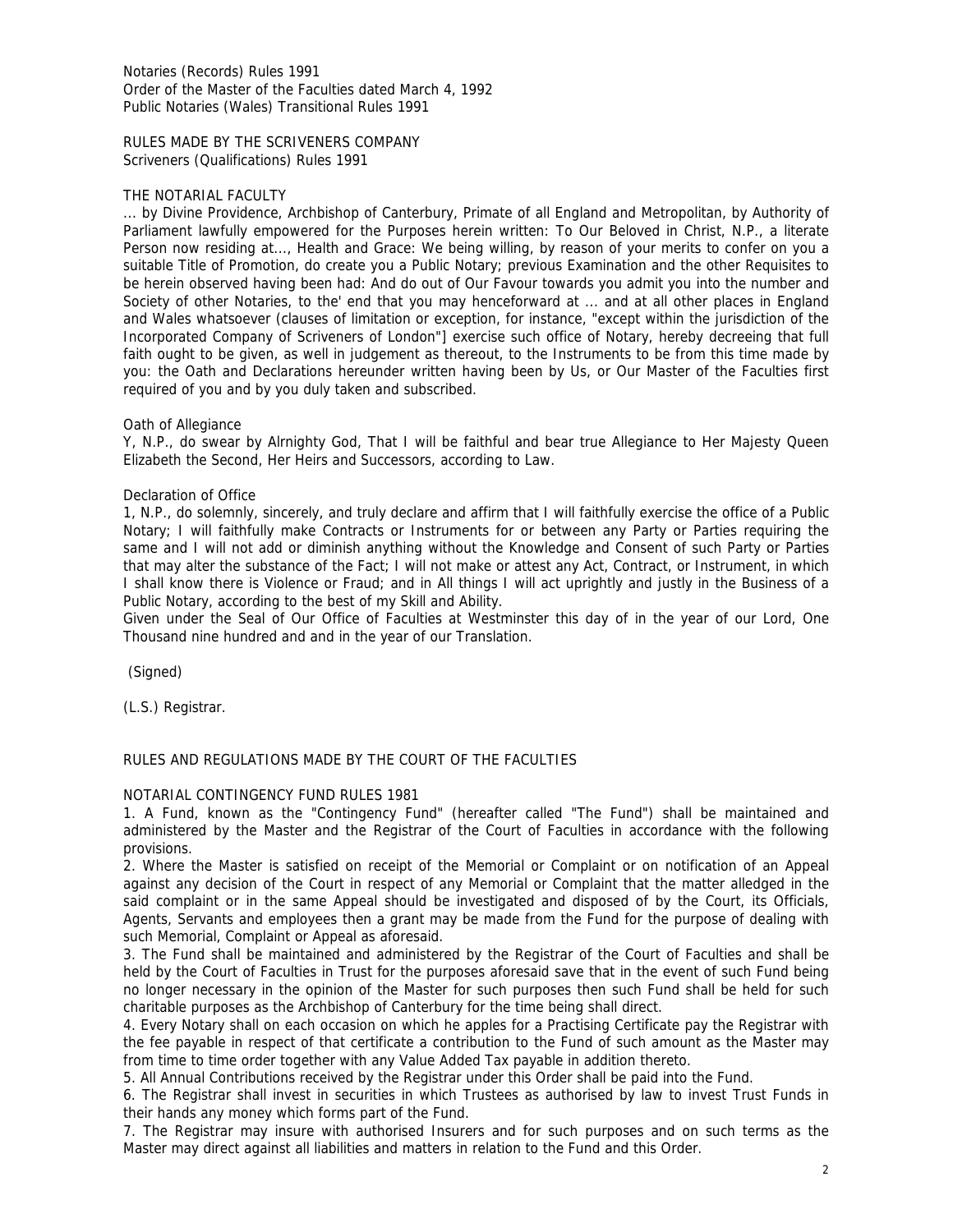8. Subject to any requirements of law the Registrar at the direction of the Master may borrow for the purposes of the Fund from any lender and may charge any investments of the Fund by way of security for any such loan.

9. There shall be carried to the Fund: (a) all annual contributions paid to the Registrar in pursuance hereto. (b) all interest, dividends and other income and appreciative capital arising from the investment of the Fund or any part of it. (c) the proceeds of any realisation of any investment of the Fund. (d) all money borrowed for the purposes of the Fund in accordance with paragraph 8 above. (e) all sums received by the Registrar under any insurance effected by the Court of Faculties under paragraph 7 above. (f) all sums received by the Registrar in recompense by a Notary or any other person of any expenses paid out in respect of that Notary from the Fund. (g) any other money which may belong or accrue to the Fund or be received by the Registrar in respect of the Fund.

10. All moneys from time to time forming part of the Fund and all investments of the Fund shall be applicable: (i) for payment of any costs, charges and expenses in establishing, maintaining, administering and applying the Fund. (ii) for payment of any premium on insurance effected by the Court under paragraph 7 above. (iii) for repayment of any money borrowed by the Registrar for the purpose of the Fund in accordance with paragraph 8 above and payment of interest on any money so borrowed. (iv) for payment of all costs charges and expenses incurred by the Registrar his employees servants or agents as a result of proceedings brought in the Court by way of Memorial or Complaint against a Notary including all Court expenses and all expenses incurred as a result of proceedings brought both in the Court against the Court or in or before the Lord Chancellor in respect of any such Memorial or Complaint or for any act or omission done or made by the Court, its employees or agents or any of them in good faith and in execution or purported execution of the rights powers and duties of the Court. (v) for payment of any other sums properly payable out of the Fund by virtue of this Order.

11. The Master shall from time to time make rules concerning the Fund and the accounts in respect of it.

## NOTARIES (NOTIFICATION OF ADDRESS) RULES 1982

All persons resident in England and Wales who have been admitted as Public Notaries in the Court of Faculties of the Archbishop of Canterbury shall notify the Registry of the Court in writing of any change in their principal place of business, or (in the case of persons not having a place of business) in their principal residential address.

## PUBLIC NOTARIES (PRACTISING CERTIFICATES) RULES 1982

Citation and commencement

1. These rules may be cited as the Public Notaries (Practising Certificates) Rules 1982 and shall come into operation on the 20th day of October 1982.

## Entry of Solicitor's Practising Certificates in the Court of Faculties

2. A notary public having in force a practising certificate as a solicitor issued under the Solicitors Act 1974 may apply for the entry of the same in the Court of Faculties of the Archbishop of Canterbury by delivering the same at the Registry, either by post or in person, together with (a) a correctly completed and signed application in the form set out in the Schedule hereto; (b) a fee of £10.00 (or such other sum as the Master may from time to time by order prescribe) together with Value Added Tax thereon at the rate for the time being in force; (c) a contribution of £4.00 (or such other sum as the Master may from time to time by order prescribe) to the Contingency Fund; and (d) in the case of a notary to whom Rule 9 applies, evidence of indemnity insurance complying with the requirements of Rules 10 to 12 hereof.

3. On receipt of the documents referred to in the foregoing Rule, the Registrar shall, if he is satisfied that the name of the applicant is on the Roll of Notaries and that the requirements of these Rules have been met, enter upon a register kept by him for the purpose a note of the applicant's name and place of business, the date of issue of his solicitor's practising certificate and the date of its entry on the register; and shall return the certificate to the applicant after causing an indorsement to be made upon it in the form set out in the Schedule hereto or such other form as the Master may direct.

4. The date to be recorded as the date of entry for the purpose of the foregoing Rule shall be (a) 1st November, in any case in which the documents referred to in Rule 2 are received at the registry between 1st November and 31st December inclusive in that year; OR (b) In any other case, the date on which such documents are received at the Registry.

The date so recorded shall be taken for all purposes as the date on which the solicitor's practising certificate was entered in the Court of Faculties. Issue of Notarial Practising Certificates

5. A person desiring to obtain a practising certificate as a public notary may apply for the same by delivering to the Registry, either by post or in person, a correctly completed and signed application in the form set out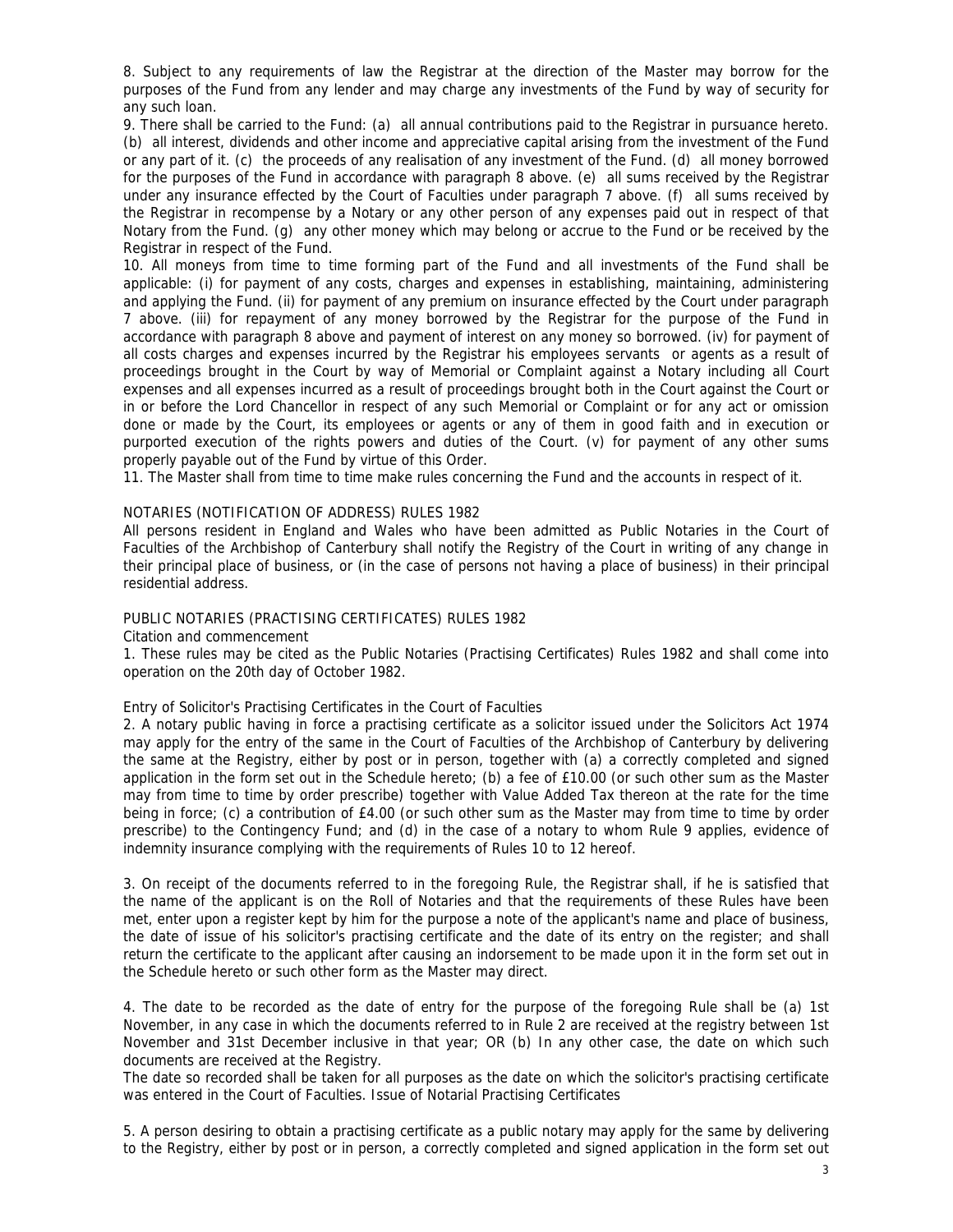in the Schedule hereto, together with (a) a fee of £10.00 (or such other sum as the Master may from time to time by order prescribe) together with Value Added Tax thereon at the rate for the time being in force; (b) a contribution of £4.00 (or such other sum as the Master may from time to time by order prescribe) to the Contingency Fund; and (c) in the case of a notary to whom Rule 9 applies evidence of indemnity insurance complying with the requirements of Rules 10 to 12 hereof.

6. On receipt of the documents referred to in the foregoing Rule, the Registrar shall, if he is satisfied that the name of the applicant is on the Roll of Notaries and that the requirements of these Rules have been met, issue to the applicant a Practising Certificate in the form set out in the Schedule hereto, or such other form as the Master may direct, and enter upon a register kept by him for the purpose a note of the applicant's name and place of business and the date of issue of the certificate.

7. The date to be recorded as the date of issue for the purpose of the foregoing Rule shall be (a) 1st November, in any case in which the documents referred to in Rule 5 are received at the Registry between 1st October and 31st December inclusive in that year; OR (b) in any other case, the date on which such documents are received at the Registry. The date so recorded shall be taken for all purposes as the date of issue of the notarial practising certificate.

8. All notarial practising certificates shall expire on 3lst October next following the date of issue.

## Insurance requirements

9. This Rule applies to any notary (a) who lodges a solicitor's practising certificate for entry but who is exempt under the 1975 Rules (see Public Notaries (Practising Certificates) Rules 1991, r. 5 at p. 553, below) from holding insurance issued under The Law Society's Professional Indemnity Insurance Master Policy [see Public Notaries (Practising Certificates) Rules 1991, r. 5 at p. 553 below) on the ground of a General or Specific Waiver granted by The Council of the Law Society OR (b) who lodges a solicitor's practising certificate for entry but to whom the 1975 Rules do not apply on the ground that he is engaged as a Solicitor in whole-time employment (other than private practice) and is not held out to the public as a principal; OR (c) who applies for the issue of a notarial practising certificate, unless he is a consultant or assistant solicitor with a firm of solicitors in private practice.

Provided that this Rule shall not apply to a solicitor holding a Specific Waiver of the 1975 Rules if the Master is satisfied that the circumstances in which the Specific Waiver was granted also justify a waiver of the requirement of insurance in practice as a notary.

10. An applicant to whom the foregoing Rule applies shall deliver to the Registry a current certificate of insurance against civil liability for professional negligence incurred by him in connection with his practice as a notary and a copy of the policy under which the insurance is provided. Such insurance shall provide cover, extending from the date on which the certificate of insurance is delivered to the Registry to the 31st October next following, in the sum of £100,000 (or such other sum as the Master of the Faculties may from time to time by order prescribe).

11. lf the Registrar is of the opinion that by reason of the standing of the insurer, or by reason of the terms and conditions of the policy (including the circumstances in which liability of the insurer is excluded or modified), the cover provided is not adequate, he shall refer the application to the Master. In such as case the insurance shall be deemed not to comply with the requirements of these Rules unless and until the Master declares himself satisfied that the cover provided is adequate, having regard to the nature of the applicant's practice.

12. An applicant required to provide evidence of indemnity insurance may, as an alternative to delivering the certificate referred to in Rule 10, do so (a) by supplying such documentary proof as the Registrar may require that he is similarly covered under the terms of a policy issued to another notary and complying with the requirements of these Rules, by reason of being a partner or employee of the policyholder; or (b) by delivering a current certificate of insurance in his own name issued under The Law Society's Professional Indemnity Insurance Master Policy.

13. lf the indemnity insurance cover of a notary public under the policy in force when his practising certificate was entered or issued (as the case may be) ceases, for any reason, before the normal expiry of the practising certificate, then the entry or the certificate (as the case may be) shall forthwith cease to have effect unless the Registrar is satisfied that alternative insurance cover complying with these Rules is already in force. False statements

14. The entry or issue of a practising certificate shall be void and of no effect if the holder was knowingly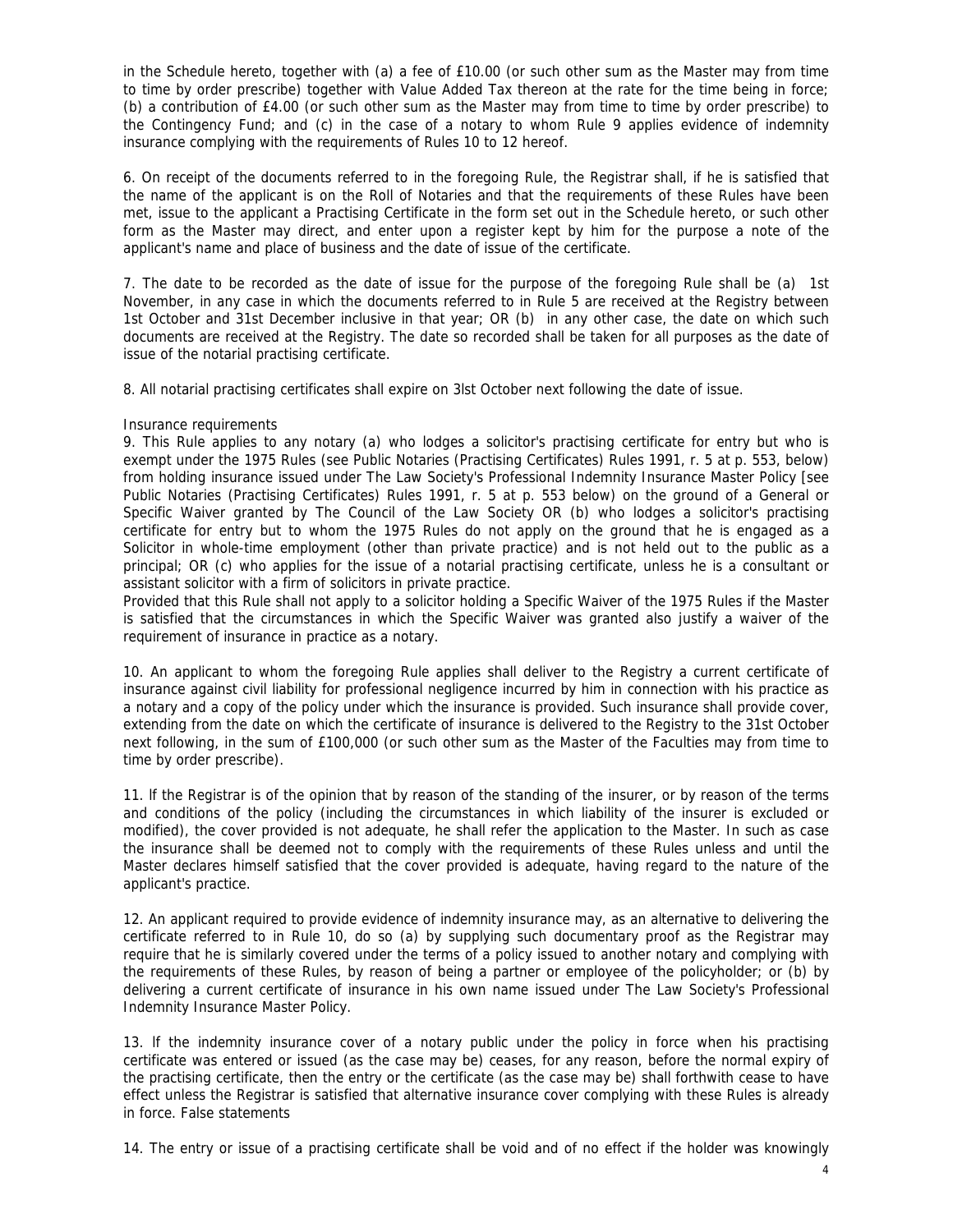guilty of making any false material statement in, or in relation to, his application.

## Interpretation and revocation

15. In these Rules: "The Registry" shall mean the Registry of the Court of Faculties of the Archbishop of Canterbury, and "The Registrar" shall be construed accordingly. "The Contingency Fund" shall mean the fund established by Order of the Master, dated the 30th day of September 1981. "The Master" shall mean the Commissary or Master of the Faculties. "The 1975 Rules" shall mean the Solicitors, Indemnity Rules 1975, made under the authority of the Solicitors Act 1974. [See Public Notaries (Practising Certificates) Rules 1991, r. 5 at p. 553 below.]

16. That part of the Master's Order dated the 30th day of September 1981, relating to the issue and registration of Practising Certificates, which requires the Registrar to be satisfied as to professional indemnity insurance is hereby revoked.

## **SCHEDULE**

Form of Application for Entry or Issue of a Practising Certificate (See now Schedule to Public Notaries (Practising Certificates) Rules 1991, p. 554, below.)

Endorsement on Solicitors' Practising Certificate ENTERED in the Court of Faculties of the Archbishop of Canterbury pursuant to section 87(1) of the Solicitors Act 1974, this day of 19. The holder is duly enrolled as a Notary Public and is entitled to practise as such, within the limits (if any) precribed by his Notarial Faculty, during the year ending 31st October 19 .

| $No:$ -<br>Reaister |
|---------------------|
| . .                 |

## Registrar

## Notarial Practising Certificate

THIS IS TO CERTIFY THAT of is duly enrolled as a Notary Public and is entitled to practise as such, within the limits (if any) prescribes by his Notarial Faculty, during the year ending 31st October 19 . ISSUED out of the Court of Faculties of the Archbishop of Canterbury pursuant to section 87(1) of the Solicitors Act 1974, this day of 19.

\_\_\_\_\_\_\_\_\_\_\_\_\_\_\_\_\_\_\_\_\_Registrar No:- \_\_\_\_\_\_\_\_\_\_\_\_\_\_\_\_\_\_\_\_\_\_\_\_\_\_\_\_\_\_\_\_\_\_\_\_\_\_

NOTARIAL FACULTIES (FEES) ORDER 1985 **SCHEDULE** English Notarial Faculty (a) Admission in person £200.00 (b) Admission by Commission £210.00 Overseas Notarial Faculty **EXACUSE 1220.00** Filing of Notarial Articles **E20.00** Registration of Notarial Practising Certificate E15.00 Contingency Fund Contribution **NIL** Special Licence Affidavit by Commission E47.00

#### NOTARIES (PRACTISING CERTIFICATE FEES) ORDER 1989

The fee payable to the Registrar of the Court of Faculties in respect of the registration of Notarial Practising Certificates shall be increased to TWENTY-FIVE POUNDS (£25.00) with effect from the First day of October One thousand nine hundred and eighty-nine. (Note: the Masters Order of October 12, 1992 increased the fee to £35 with effect from that date.)

#### NOTARIES' PRACTISING RULES 1989<sup>1</sup>

Citation and commencement

These Rules may be cited as the Notaries' Practice Rules 1989 and shall come into operation on the 1st day of April 1990.

Rule 1 (Practice of a Notary and obtaining instructions) (1) A Notary shall exercise his office in accordance with the Oath or Declaration made by him at the time of the grant of his Notarial Faculty, as set forth in the Public Notaries Act 1843, s.7; (2) A Notary shall not directly or indirectly obtain or attempt to obtain instructions for professional work or permit another person to do so on his behalf, or do anything in the course of practising as a Notary in any manner which compromises or impairs or is likely to compromise or impair any of the following: (a) the Notary's independence or integrity; (b) a person's freedom to instruct a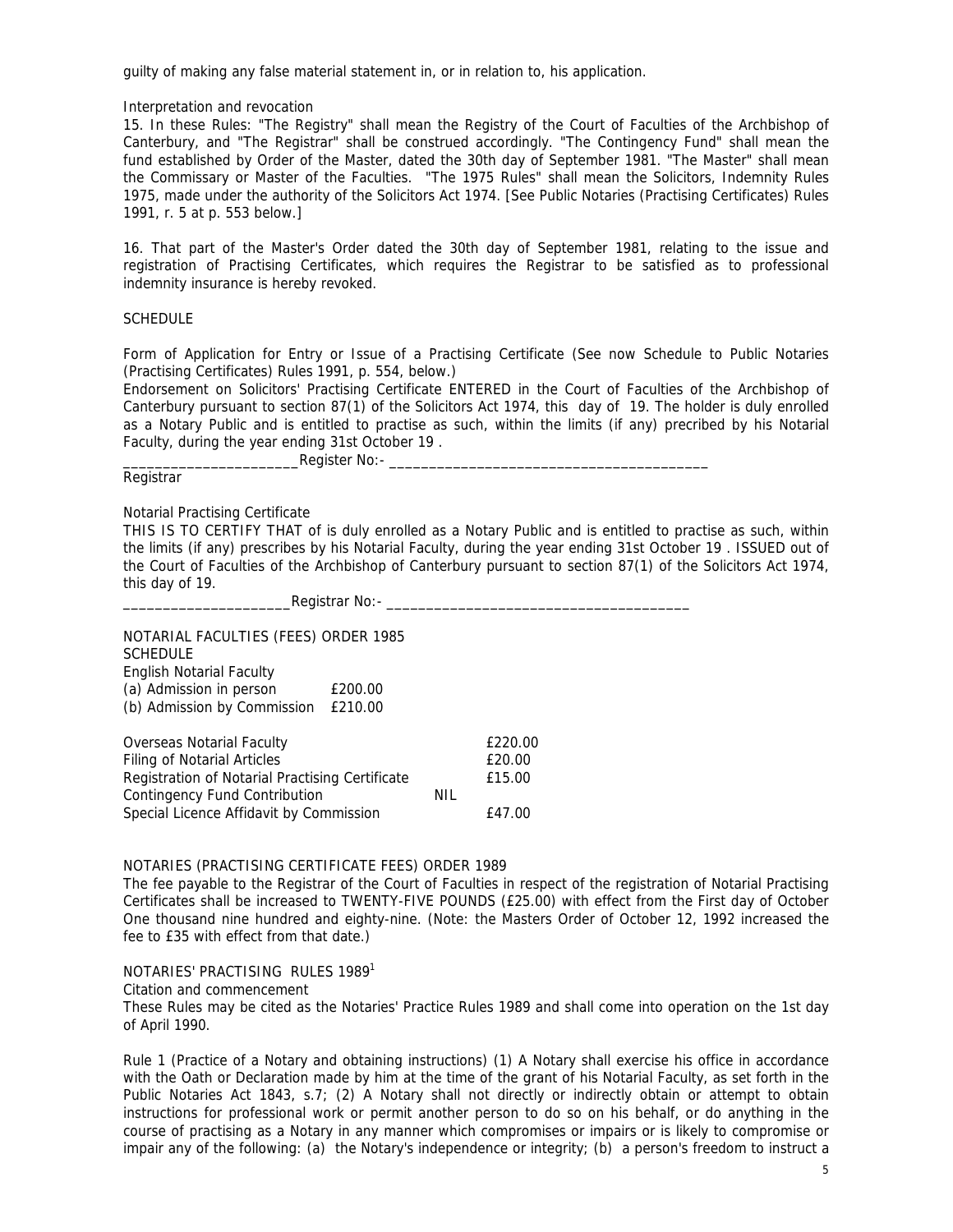Notary of his choice; (c) the Notary's duty to act in the best interests of the client; (d) the good repute of the Notary or of the Notary's profession; (e) the Notary's proper standard of work; the Notary's duty of care to persons in all jurisdictions who may place legitimate reliance on the statements of fact contained in his notarial acts.

Rule 2 (Publicity) A Notary may advertise his practice and seek to obtain directly or indirectly clients and business in any manner and through any medium whether informative or promotional with the exception of unsolicited telephone calls or unsolicited visits to persons or organisations, provided that: (a) the client's freedom to instruct a qualified person of the client's choice is not thereby unduly restricted; (b) the Notary's good reputation for integrity and Professional standards of work is not thereby damaged; (c) he complies with the British Code of Advertising Practice, the Independent Broadcasting Authority Code of Advertising Standards and Practice and the Direct Mail Regulations.

<sup>1</sup>These are modelled on the Solicitor's Practice Rules 1988, although many modifications had to be made in order to reflect the fact that notaries, in the course of their practice, are subject to obligations of a fundamentally different nature from those arising from the ordinary relationship between a lawyer and his client. In particular, the different nature of the notary's professional obligations are reflected in r. 1 (Practice of a notary) and r. 4 (Employed notaries). Rule 2 (Publicity) is very widely drawn and there is no separate publicity code, as is the, case with solicitors.

Provided, however, that nothing in this Rule shall be construed as authorising the use of the word "notaries" or any word designating or indicating notarial services in any publicity for activities which are not of notarial nature.

Rule 3 (Introductions and referrals) When a Notary enters into an arrangement with another person for the introduction of clients to the Notary or by the Notary to the other person he must ensure: (a) that the client is informed in writing of the arrangement and of any commission or other benefit the Notary may be receiving or pay; (b) that he obtains the client's written agreement as to the destination of the commission or else he shall account to the client for the commission; (c) that he remains able to advise the client independently in accordance with these Rules and continues to do so regardless of his own interests.-

Rule 4 (Employed Notaries) (1) (The general prohibitions) A Notary who is the employer of a non-notary shall not perform any notarial act as part of his employment or do or perform any notarial act for his employed. Provided, however, that nothing in this Rule shall prevent a Notary who is employed by a solicitor or is a member of a firm of solicitors from performing notarial acts for the clients of that solicitor or firm. (2) (Interpretation) In this Rule: (a), references to a Notary's employer include the employer's holding, associated or subsidiary company; and references o an employee include an employee of such holding, associated or subsidiary company; and (b) "holding company" and "subsidiary company" have the meanings assigned to them by the Companies Acts 1985 and 1989, and two companies are "associated" where they are subsidiary companies of the same holding company.

Rule 5 (Offering services other than as a Notary) (1) (a) Subject to compliance with this Rule and provided there is no breach of Rule 1 or any other provision of these Rules, a Notary may engage in such lawful business activities as he may desire; (b) Nothing in this Rule shall prevent a Notary, who is qualified as a solicitor, from practising as such; and such a practice shall be subject to paragraph (3) of this Rule. (2) (,Prohibition in respect of certain services) A Notary shall not by himself or with any other person set up, operated, actively participate in or control any business, other than a Notary's practice, which engages in any activity reserved to Notaries (whether solely or together with other persons) or offers legal services customarily offered by a Notary as part of his practice. (3) (Safeguards for the public)

Where a Notary by himself or with any other person without breach of paragraph (2) of this Rule operates, actively participates in or controls any business, other than a Notary's practice, the Notary shall ensure: (a) that the name of that business has no substantial element in common with the name of any practice of the Notary; (b) that the words "notaries," "attorney(s)" or "lawyer(s)" or any words designating or indicating a notarial or legal practice are not used in connection with the Notary's involvement with that business; (c) that any client referred by any practice of the Notary to the business is informed in writing that, as the customer of that business, he does not enjoy any protection attaching to the client of a Notary, and that where that business shares premises or reception staff with any practice of the Notary, every customer of the business is informed in writing that, as the customer of that business, he does not enjoy the protection attaching to the client of a Notary.

Rule 6 (Acceptance and refusal of instructions) In the case of a transfer of any estate or interest in real or immovable property a Notary must not accept instructions from or continue to act for any person whose interests conflict with those of any other person by whom the Notary is at the material time also instructed.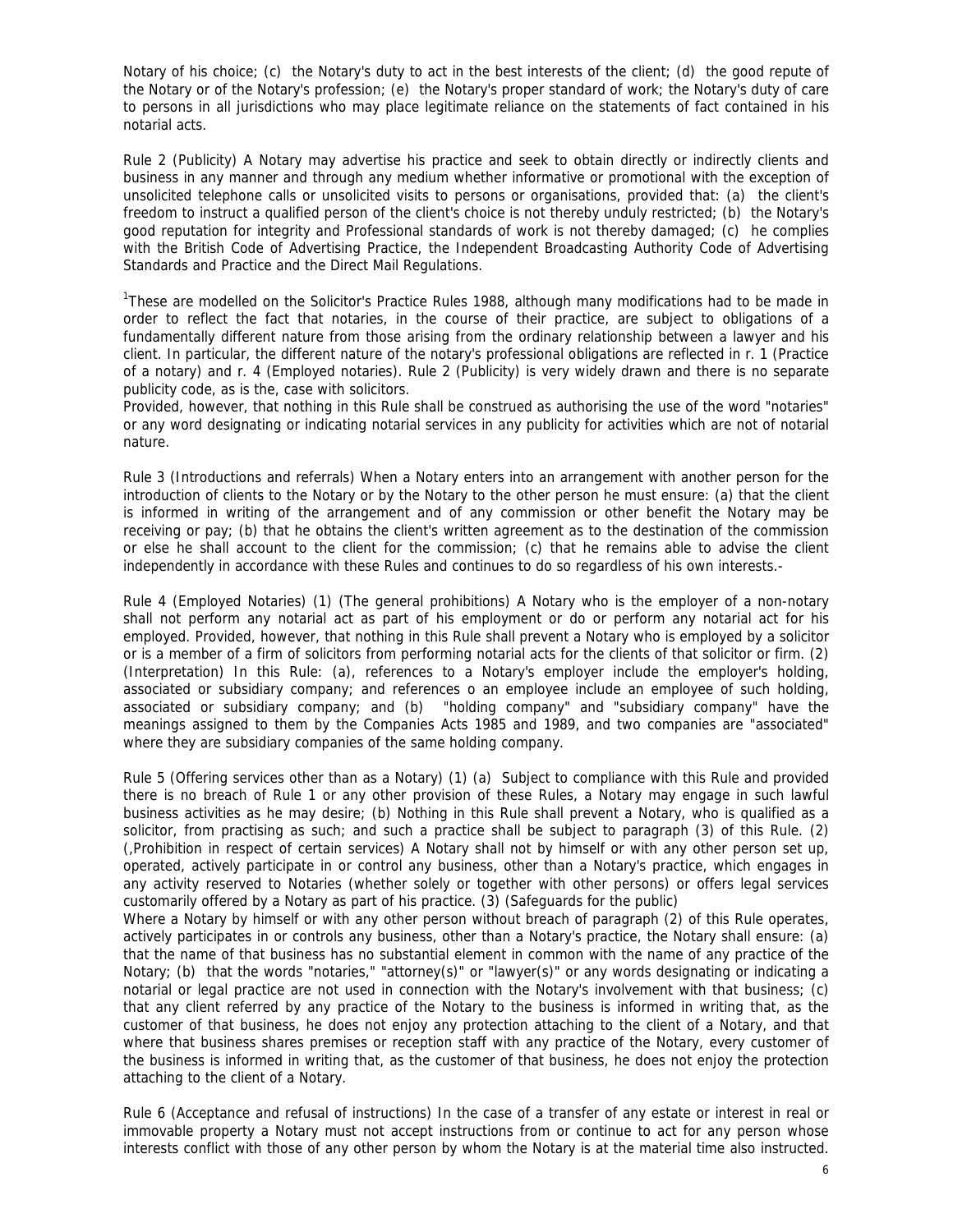In particular, in the case of such a transfer, a Notary must not act for: (a) both parties to a transaction save where it appears that there is no conflict of interest between the parties and both have consented in writing; (b) any other party where the Notary himself or any member of his family or any associate of his or employee is a party to the transaction; (c) any party where the Notary himself or any member of has family or any associate of his or employee, not being a party to the transaction, is interested in the transaction in a private capacity. Provided, however, that nothing in this Rule shall prevent a Notary from acting for both a willing buyer and a willing seller in a transfer of any estate or interest in real or immovable property outside the United Kingdom provided that both parties have consented in writing.

Rule 7 (Fee sharing) [See Notarial Rules and Orders (Ratification and Citation) Rules 1991, r. 4 at p. 541, below.]

Rule 8 (Name of a firm of Notaries) The name of a firm of Notaries shall consist only of (a) the name or names of one or more present or former principals together with, if desired, conventional references to the firm and to such persons; (b) a firm name in use of 1st January 1989; or (e) the name of a firm of solicitors of which he be a partner; or (d) one approved in writing by the Master of the Faculties.

Rule 9 (Investment business) (1) Without prejudice to the generality of the principles embodied in Rule 1 of these Rules, a Notary shall not in connection with investment business have any arrangement with another person under which the Notary could be constrained to recommend to clients or effect for them (or refrain from so doing) transactions in some investments but not others, with some persons but not others, or through the agency of some persons but not others; or to introduce or refer clients or other persons with whom he deals to some persons but not others; nor shall a Notary be an appointed representative. (2) Notwithstanding any provision in Rule 5 of these Rules a Notary shall not by himself or with any other person set up, operate, actively participate in or control any separate business which is an appointed representative, (3) This Rule shall have effect in relation to the conduct of investment business within or into any part of the United Kingdom. (4) In this Rule "appointed representative" "investment" and "investment business" have the meanings assigned to them by the Financial Services Act 1986.

Rule 10 (Supervision of a Notary's office) (1) A Notary shall ensure that every office where he or his firm practises is and can reasonably be seen to be properly supervised. Such supervision shall be exercised by a Notary holding a Practising Certificate who shall spend sufficient time at such office to ensure adequate control of the staff employed there and afford requisite facilities for consultation with clients. Such Notary may be a principal, employee or consultant of the firm or a locum tenens. (2) In determining whether or not there has been compliance with the requirement as to supervision in paragraph (1) of this Rule, account shall be taken of, inter alia, the arrangements for the principals to see or be a prised of incoming mail. (3) Where supervision in accordance herewith is prevented by illness, accident or other sufficient or unforeseen cause for a prolonged period, suitable alternative arrangements shall be made without delay to ensure compliance. (4) In cases where a Notary is not in attendance on days when his office is normally open to the public, he shall make adequate arrangements to ensure the provision of notarial services to persons requiring the same.

Rule 11 (Waivers) In any particular case or cases the Master of the Faculties shall have power to waive in writing any of the provisions of these Rules for a particular purpose or purposes expressed in such waiver, and to revoke such waiver.

Rule 12 (Interpretation) In these Rules, except where the context otherwise requires: (a) "arrangement" means any express or tacit agreement between a Notary and other person, whether contractually binding or not; (b) "firm" includes a sole practitioner; (c) "person" includes a body corporate or unincorporated association or group of persons; (d) "Notary" includes a firm of notaries; and (e) "solicitor" means a Solicitor of the Supreme Court of Judicature in England and Wales; words importing the masculine gender include the feminine, words in the singular include the plural and words in the plural include the singular.

## NOTARIES ACCOUNTS RULES 1989<sup>2</sup>

Citation and commencement

These Rules may be cited as the Notaries Accounts Rules 1989 and shall come into operation on the 1st day of April 1990.

1. These Rules shall be known as the Notaries Accounts Rules 1989.

2.(1) In these Rules, unless the context otherwise requires "Notary" shall mean a Notary Public and shall include a firm of notaries; "Client's Money" shall mean money held or received by a notary on account of a person for whom he is acting in relation to the holding or receipt of such money either as a notary or, in connection with his practice as a notary, as agent, bailee, stakeholder or in any other. capacity; provided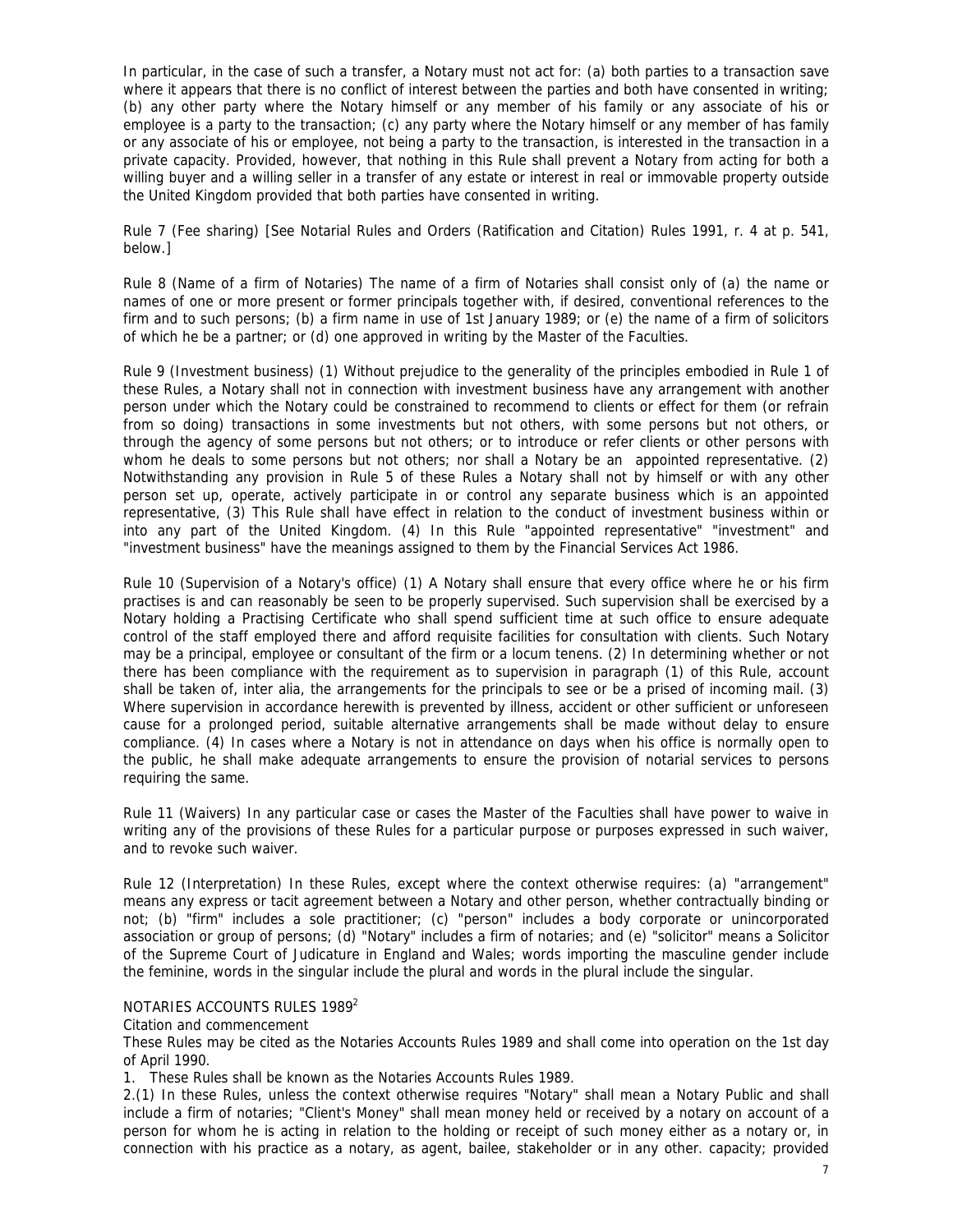that the expression "client's money" shall not include- (a) money held or received on account of the trustees of a trust of which the notary is a notary-trustee; or (b) money to which the only person entitled is the notary himself or, in the case of a firm of notaries, one or more of the partners in the notaries firm; "Client" shall mean any person on whose account a notary holds or receives client's money; "Trust Money" shall mean money held or received by a notary which is not client's money and which is subject to a trust of which the notary is a trustee whether or not he is a notary-trustee of such trust; "Client Account" shall mean a current or deposit account at a bank or deposit account with a building society in the name of the notary and in the title of which account the word "client" appears; "Bank" shall mean the branch, situated in England or Wales, of a Bank as defined by section 87(1) of the Solicitors Act 1974, as amended by paragraph 9 of Schedule 6 to the Bankinc, Act 1979; "Building Society" shall mean the branch situated in England or Wales, of a building society as defined by paragraph 11(5) of Schedule 18 to the Building Societies Act 1986; "Notary-Trustee" shall mean a notary who is a sole trustee or co-trustee only with one or more of his partners or employees. "Public Officer" shall mean an officer whose remuneration is defrayed out of moneys provided by Parliament, the revenues of the Duchy of Cornwall or the Duchy of Lancaster, the general fund of the Church Commissioners, the Forestry Fund or the Development Fund; "Statutory undertakers" shall mean any person authorised by or under an Act of Parliament to construct, work, or carry on any railway, canal, inland navigation, dock, harbour, tramway, gas, electricity, water or other public undertaking; "Local Authority" shall have the same meaning as is given to this expression by the Local Government Act 1972; "The Faculty Office" shall mean the Court of Faculties of the Lord Archbishop of Canterbury and the words "Master" and "Registrar" shall mean the Master and Registrar thereof respectively.

 $2$ The Notaries Accounts Rules 1989, the Notaries Trust Accounts Rules 1989 (below, p. 536) and the Notaries Accounts (Deposit Interest) Rules 1989 (below, p. 538) are based with only minor variations on the Solicitors Accounts Rules 1986, the Solicitors Trust Accounts Rules 1986 and the Solicitors' Accounts (Deposit Interest) Rules 1986. (2) The Interpretation Act 1889 shall apply to these Rules in the same manner as it applies to an Act of Parliament.

3.Subject to the provisions of Rule 9 hereof, every notary who holds or receives client's money, or money which under Rule 4 hereof he is permitted and elects to pay into a client account, shall without delay pay such money into a client account. Any notary may keep one client account or as many such accounts as he thinks fit.

4. There may be paid into a client account- (a) trust money; (b) such money belonging to the notary as may be necessary for the purpose of opening or maintaining the account; (c) money to replace any sum which for any reason may have been drawn from he account in contravention of paragraph (2) of Rule 8 of these Rules; and (d) a cheque or draft received by the notary which under paragraph (b) of Rule 5 of these Rules he is entitled to split but which he does not split.

5. Where a notary holds or receives a cheque or draft which includes client's money or trust money of one or more trusts- (a) he may where practicable split such cheque or draft and, if he does so, he shall deal with each part thereof as if he had received a separate cheque or draft in respect of that part; or (b) if he does not split the cheque or draft, he shall, if any part thereof consist of client's money, and may, in any other case, pay the cheque or draft into a client account.

6. No money other than money which under the foregoing Rules a notary is required or permitted to pay into a client account shall be paid into a client account, and it shall be the duty of a notary into whose client account any money has been paid in contravention of this Rule to withdraw the same without delay on discovery.

7. There may be drawn from a client account (a) in the case of client's money- (i) money properly required for a payment to or on behalf of the client; (ii) money properly required for or towards payment of a debt due to the notary from the client or in reimbursement of money expended by the notary on behalf of the client; (iii) money drawn on the client's authority; (iv) money properly required for or towards payment of the notary's costs where there has been delivered to the client a bill of costs or other written intimation of the amount of the costs incurred and it has thereby or otherwise in writing been made clear to the client that money held for him is being or will be applied towards or in satisfaction of such costs; and (v) money which is transferred into another client account; (b) in the case of trust money- (i) money properly required for a payment in the execution of the particular trust, and (ii) money to be transferred to a separate bank or building society account kept solely for the money of the particular trust; (c) such money, not being money to which either paragraph (a) or paragraph (b) of this Rule applies, as may have been paid into the account under paragraph (b) of Rule 4 or paragraph (b) of Rule 5 of these Rules; and (d) money which for any reason may have been paid into the account in contravention of Rule 6 of these Rules; provided that in any case under paragraph (a) or paragraph (b) of this Rule the money so drawn shall not exceed the total of the money held for the time being in such account or account of such client or trust.

8. (1) No money drawn from a client account under sub-paragraph (ii) or sub-paragraph (iv) of paragraph (a) or under paragraph (c) or paragraph (d) of Rule 7 of the Rules shall be drawn except by- (a) a cheque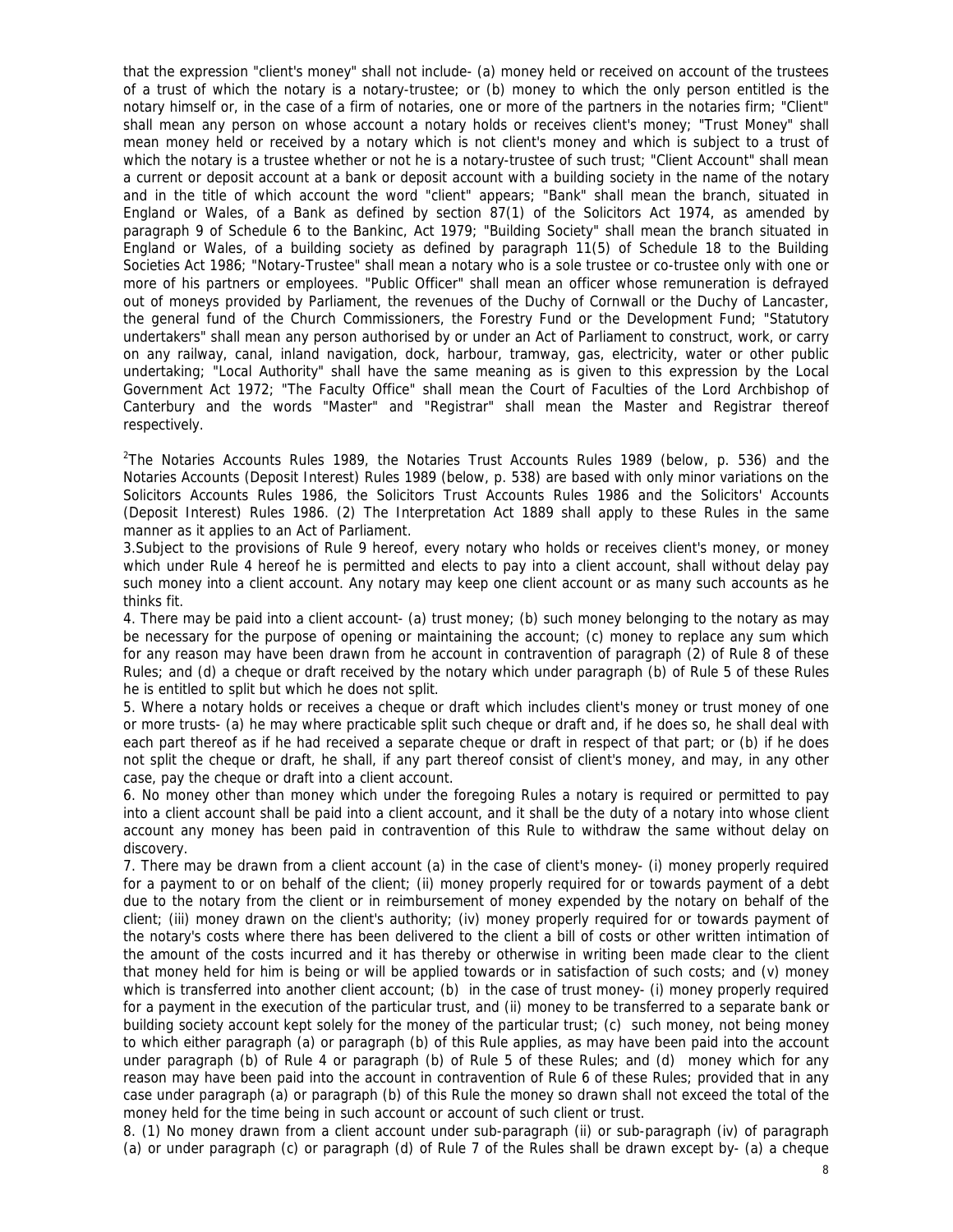drawn in favour of the notary, or (b) a transfer to a bank or building society account in the name of the notary not being a client account. (2) No money other than money permitted by Rule 7 to be drawn from a client account shall be so drawn unless the Master upon an application made to him by the notary specifically authorise in writing its withdrawal.

9. (1) Notwithstanding the provisions of these Rules, a notary shall not be under obligation to pay into a client account client's money held or received by him- (a) which is received by him in the form of cash and is without delay paid in cash in the ordinary course of business to the client or on his behalf to a third party; or (b) which is received by him in the form of a cheque or draft which is endorsed over in the ordinary course of business to the client or on his behalf to a third party and is not passed by the notary through a bank or building society account; or (c) which he pays into a separate bank or building society account opened or to be opened in the name of the client or of some person designated by the client in writing or acknowledged by the notary to the client in writing. (2) Notwithstanding the provisions of these Rules, a notary shall not pay into a client account money held or received by him- (a) which the client for his own convenience requests the notary to withhold from such account, such request being either in writing from the client or acknowledged by the notary to the client in writing; or (b) which is received by him for or towards payment of a debt to the notary from the client or in reimbursement of money expended by the notary on behalf of the client; or (c) which is expressly paid to him either- (i) on account of costs incurred in respect of which a bill of costs or other written intimation of the amount of the costs incurred has been delivered for payment; or (ii) as an agreed fee (or on account of an agreed fee) for business .undertaken or to be undertaken. (3) Where a cheque or draft includes client's money was well as money of the nature describes in paragraph (2) of this Rule such cheque or draft shall be dealt with in accordance with Rule 5 of these Rules. (4) Notwithstanding the provisions of these Rules the Master may upon application made to him by a notary specifically authorise him in writing to withhold any client's money from a client account.

10. No sum shall be transferred from the ledger account of one client to that of another except in circumstances in which it would have been permissible under these Rules to have withdrawn from client account the sum transferred from the first client and to have paid into client account the sum transferred from the first client and to have paid into client account the sum so transferred to the second client.

11. (1) Every notary shall at all times keep properly written up such accounts as may be necessary- (a) to show all his dealings with- (i) client's money received, held or paid by him; and (ii) any other money dealt with by him through a client account; and (b) (i) to show separately in respect of each client all money of the categories specified in sub-paragraph (a) of this paragraph which is received, held or paid by him on account of that client; and (b) (ii) to distinguish all money of the said categories received, held or paid by him, from any other money received, held or paid by him. (2) (a) All dealings referred to in sub-paragraph (a) of paragraph (1) of this Rule shall be recorded as may be appropriate- (i) either in a clients cash book, or a clients column of a cash book, or (ii) in a record of sums transferred from the ledger account of one client to that of another, and in addition- (iii) in a clients' ledger or a clients column of a ledger, and no other dealings shall be recorded in such clients cash book and ledger or, as the case may be, in such clients columns, and (b) all dealings of the notary relating to his practice as a notary other than those referred to in sub-paragraph (a) of paragraph (1) of this Rule shall (subject to compliance with the Notaries Trust Accounts Rules 1989) be recorded in such other cash book and ledger or such other columns of a cash book and ledger as the notary may maintain. (3) In addition to the books, ledgers and records referred to in paragraph (2) of this Rule, every notary shall keep a record of all bills of costs (distinguishing between profit costs and disbursements) and of all written intimations under Rule  $7(a)(iv)$  and under Rule  $9(2)(c)$  of these Rules delivered or made by the notary to his clients, which record shall be contained in a bills delivered book or a file of copies of such bills and intimations. (4) Every notary shall within three months of the coming into force of this sub-rule or of his commencing practice on his own account (either alone or in partnership) which shall be later and thereafter not less than once in every succeeding period of three months cause the balance of his clients cash book (or clients column of his cash book) to be agreed with his client bank and building society pass book or statements and shall keep in the cash book or other appropriate place a reconciliation statement showing this agreement. (5) In this Rule the expression "accounts," "books," "ledgers" and "records" shall be deemed to include loose-leaf books and such cards or other permanent documents or records as are necessary for the operation of any system of book-keeping, mechanical or otherwise. (6) Every notary shall preserve for at least six years from the date of the last entry therein all accounts, books, ledgers and records kept by him under this Rule. (7) No money may be withdrawn from a bank or building society account, being or forming part of a client account, otherwise than under the signature of one at least of the following (either alone or in conjunction with other persons) namely, (a) a notary who holds a current practising certificate, or (b) an employee of such a notary being a notary, or (c) a solicitor or other person holding a registered legal or accounting qualification.

12. (1) In order to ascertain whether these Rules have been complied with the Master, acting either- (a) on his own motion; or (b) on a written statement and request transmitted to him by or on behalf of The Notaries Society or The Society of Public Notaries of London; or (c) on a written complaint lodged with him or his Registrar by a third party, may require any notary to produce at a time and place to be fixed by the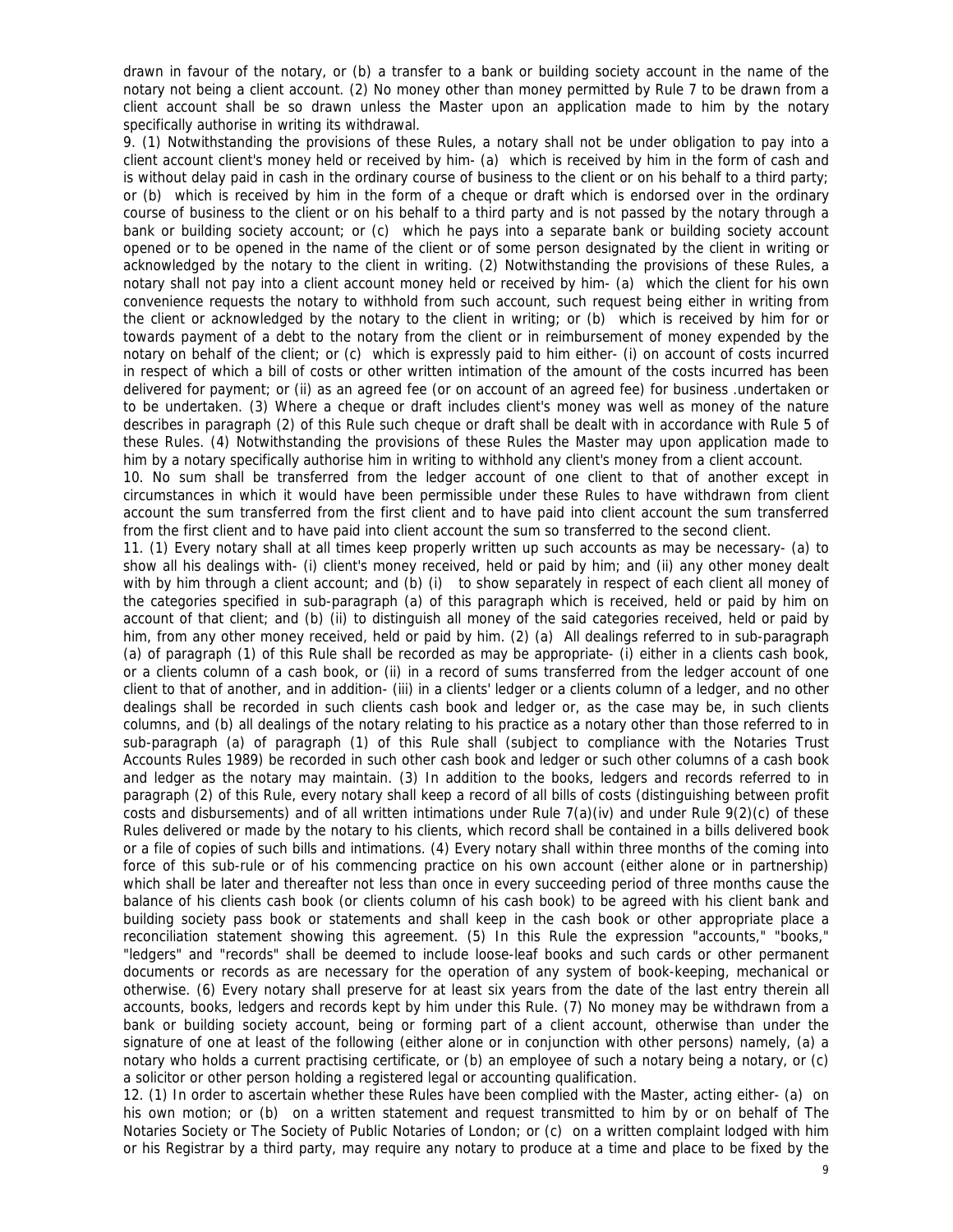Master, his books of account, bank and building society pass books, loose-leaf bank and building society statements, statements of account, vouchers and any other necessary documents for the inspection of any person appointed by the Master and to supply to such person any necessary information and explanations and such person shall be directed to prepare for the information of the Master a report on the result of such inspection. Such report may be used as a basis for proceedings in the Faculty Office. (2) Upon being required so to do a notary shall produce such books of account, bank and building society pass-books, loose-leaf bank and building society statements, statements of accounts, vouchers and documents at the time and place fixed. (3) In any case in which The Notaries Society or The Society of Public Notaries of London are of opinion that an inspection should be made under this Rule of the books of account, bank and building society pass books, loose-leaf bank and building society statements, statements of account, vouchers and any other necessary documents of a notary, it shall be the duty of such Society to transmit to the Master a statement containing all relevant information in their possession and a request that such an inspection be made. (4) Before instituting an inspection on a written complaint lodged with him by a third party, the master shall require prima facie evidence that a ground of complaint exists, and may require the payment by such party to the Master of a reasonable sum to be fixed by him to cover the costs of the inspection and the costs of the notary against whom the complaint is made. The Master may deal with any sum so paid in such manner as he thinks fit.

13. Every requirement to be made by the Master of a notary under these Rules shall be made in writing, and sent by registered post or the recorded delivery service to the last address of the notary appearing in the Roll or in the Register kept by the Registrar and, when so made and sent, shall be deemed to have been received by the notary within 48 hours (excluding Saturdays, Sundays and Bank Holidays) of the time of posting

14. Nothing in these Rules shall deprive a Notary of any recourse or light, whether by way of lien, set off, counterclaim charge or otherwise, against moneys standing to the credit of a client account.

15. These Rules shall not apply to a notary acting in the course of his employment as (a) a public officer, or (b) an officer of statutory undertakers, or (c) an officer of a local authority.

16. In any particular case or cases the Master of the Faculties shall have power to waive in writing any of the provisions of these Rules for a particular purpose or purposes expressed in such waiver, and to revoke such waiver.

NOTARIES TRUST ACCOUNTS RULES 1989 Citation and commencement these Rules may be cited as the Notaries Trust Accounts Rules 1989 and shall come into operation on the 1st day of April, 1990. 1. These Rules may be cited as the Notaries Trust Accounts Rules 1989.

2. (1) In these Rules unless the context otherwise requires- "Client account" shall mean a current or deposit account at a bank or deposit account with a building society, in the title of which the word "client" appears, kept and operated in accordance with the provisions of the Notaries Accounts Rules 1989. "Notary-trustee" shall mean a notary who is a sole trustee or co-trustee only with one or more of his partners or employees; "Trust account" shall mean a current or deposit account kept at a bank or deposit account kept with a building society in the title of which the word "trustee" or "executor" appears or which is otherwise clearly designated as a trust account, and kept solely from money subject to a particular trust of which the notary is a notary-trustee; 'Bank" and "Building Society" shall have the meaning assigned to them by the Notaries Accounts Rules 1986; "Public officer" shall mean an officer whose remuneration is defrayed out of moneys provided by Parliament, the revenues of the Duchy of Cornwall or the Duchy of Lancaster, the general fund of the Church Commissioners, the Forestry or the Development Fund; "Statutory undertakers" shall mean any person authorised by or under an Act of Parliament, or an order having the force of an Act of Parliament, to construct, work, or carry on any railway, canal, inland navigation, dock, harbour, tramway, gas, electricity, water or other public undertaking; "Local authority" shall have the same meaning as is given to this expression by the Local Government Act 1972; "The Faculty Office" shall mean the Court of Faculties of the Lord Archbishop of Canterbury and the words "Master" and "Registrar" shall mean the Master and Registrar thereof respectively. (2) The Interpretation Act 1889 shall apply to these Rules in the same manner as it applies to an Act of Parliament.

3. Subject to the provisions of Rule 9 of these Rules every notary-trustee who holds or receives money subject to a trust of which he is a notary-trustee, other than money which is paid into a client account as permitted by the Notaries Accounts Rules 1989, shall without delay pay such money into the trust account of the particular trust.

4. There may be paid into a trust account- (a) money subject to the particular trust (b) such money belonging to the notary-trustee or to a co-trustee as may be necessary for the purpose of opening or maintaining the account; or (c) money to replace any sum which for any reason may have been drawn from the account in contravention of Rule 8 of these Rules.

5. Where a notary holds or receives a cheque or draft including money subject to a trust or trusts of which the notary is notary-trustee- (a) he shall where practicable split such cheque or draft and, if he does so, shall deal with each part thereof as if he had received a separate cheque or draft in respect of that part; or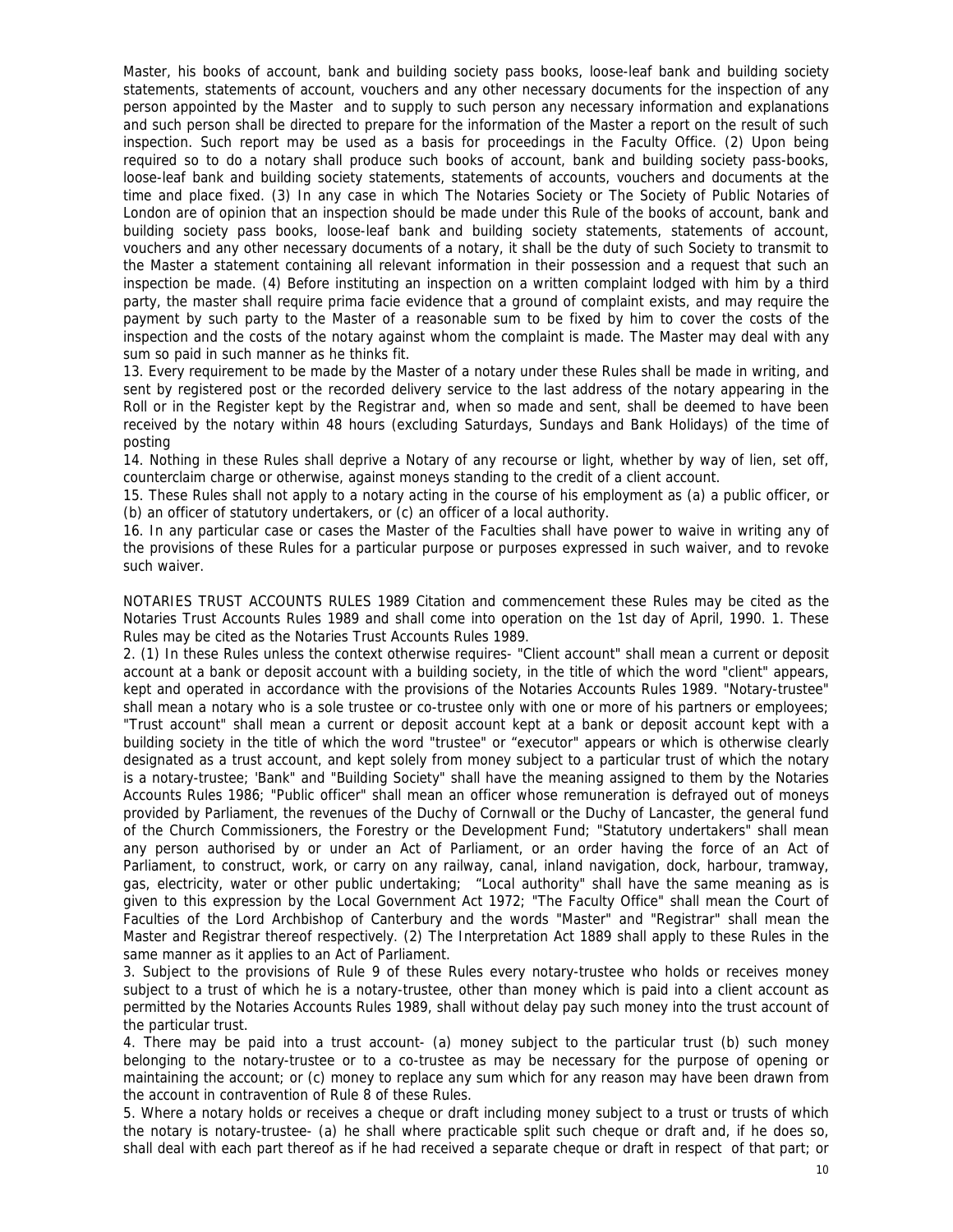(b) ifhedoesnotsplitthechequeordraft,hernayputitintoacfientacco,,,,t,, permitted by the Notaries Accounts Rules 1989.

6. No money, other than money which under the foregoing Rules a notary is required or permitted to pay into a trust account, shall be paid into a trust account, and it shall be the duty of a notary into whose trust account any money has been paid in contravention of this Rule to withdraw the same without delay on discovery.

7. There may be drawn from a trust account- (a) money properly required for a payment in the execution of the particular trust; (b) money to be transferred to a client account; (c) such money, not being money subject to the particular trust, as may have been paid into the account under paragraph (b) of Rule 4 of these Rules; or (d) money which may for any reason have been paid into the account in contravention of Rule 6 of these Rules.

8. No money other than money permitted by Rule 7 of these Rules to be drawn from a trust account shall be so drawn unless the Master upon an application made to him by the notary expressly authorise in writing its withdrawal.

9. Notwithstanding the provisions of these Rules a notary shall not be under obligation to pay into a trust account money held or received by him which is subject to a trust of which he is notary trustee- (a) if the money is received by him in the form of cash and is without delay paid in cash in the execution of the trust to a third party; or (b) if the money is received by him in the form of a cheque or draft which is without delay endorsed over in the execution of the trust to a third party and is not passed by the notary through a bank or building society account.

10. (1) Every notary-trustee shall at all times keep properly written up such accounts as may be necessary- (a) to show separately in respect of each trust of which he is notary trustee all his dealings with money received, held or paid by him on account of that trust; and (b) to distinguish the same from money received held or paid by him on any other account. (2) Every notary-trustee shall preserve for at least six years from the date of the last entry therein all accounts kept by him under this Rule.

11. (1) In order to ascertain whether these Rules have been complied with the Master acting either- (a) on his own motion; or (b) on a written statement and request transmitted to him by or on behalf of The Notaries' Society of The Society of Public Notaries of London; or (c) on a written complaint lodged with him or his Registrar by a third party, may require any notary-trustee to produce at a time and place to be fixed by the Master, all books of account, bank and building society pass books, loose-leaf bank and building society statements, statements of account, vouchers and documents relating to All or any of the trusts of which he is a notary-trustee for the inspection of any person appointed by the Master, and to supply to such person any necessary information and explanations and such person shall be directed to prepare for the information of the Master a report on the result of such inspection. Such report may be used as a basis for proceedings in the Faculty office. (2) Upon being required so to do a notary-trustee shall produce such books of account, bank and building society pass books, loose-leaf bank and building society statements, statements of accounts, vouchers and documents at the time and place fixed. (3) In any case in which The Notaries Society or the Society of Public Notaries of London are of opinion that an inspection should be made under this Rule of books of account, bank and building-society pass books, loose-leaf bank and building society statements, statements of account, vouchers and documents relating to all or any of the trusts of which a notary is notary-trustee it shall be the duty of such Society to transmit to the Master a statement containing all relevant information in their possession and a request that such an inspection be made. (4) Before instituting an inspection on a written complaint lodged with them by a third party, the Master shall require prima facie evidence that a ground of complaint exists, and may require the payment by such party to the Master of a reasonable sum to be fixed by him to cover the costs of the inspection, and the costs of the notary-trustee against whom the complaint is made. The Master may deal with any sum so paid in such manner as he thinks fit.

12. Every requirement to be made by the Master of a notary-trustee under these Rules shall be made in writing and sent by recorded or registered delivery service to the last address of the notary-trustee appearing in the Role or in the Register kept by the Faculty Office, and, when so made and sent, shall be deemed to have been received by the notary-trustee within 48 hours (excluding Saturdays, Sundays and Bank Holidays) of the time of posting.

13. Nothing in these Rules shall deprive a notary of any recourse or right whether by way of lien, set-off, counterclaim, charge or otherwise, against money standing to the credit of a trust account.

14. These Rules shall not apply to a notary acting in the course of his employment as (a) a public officer, or (b) an officer of statutory undertakers, or (e) an officer of a local authority.

NOTARIES' ACCOUNTS (DEPOSIT INTEREST) RULES 1989

Citation and commencement

1. These Rules may be cited as the Notaries' Accounts (Deposit Interest) Rules 1989 and shall come into operation on the First day of April 1990.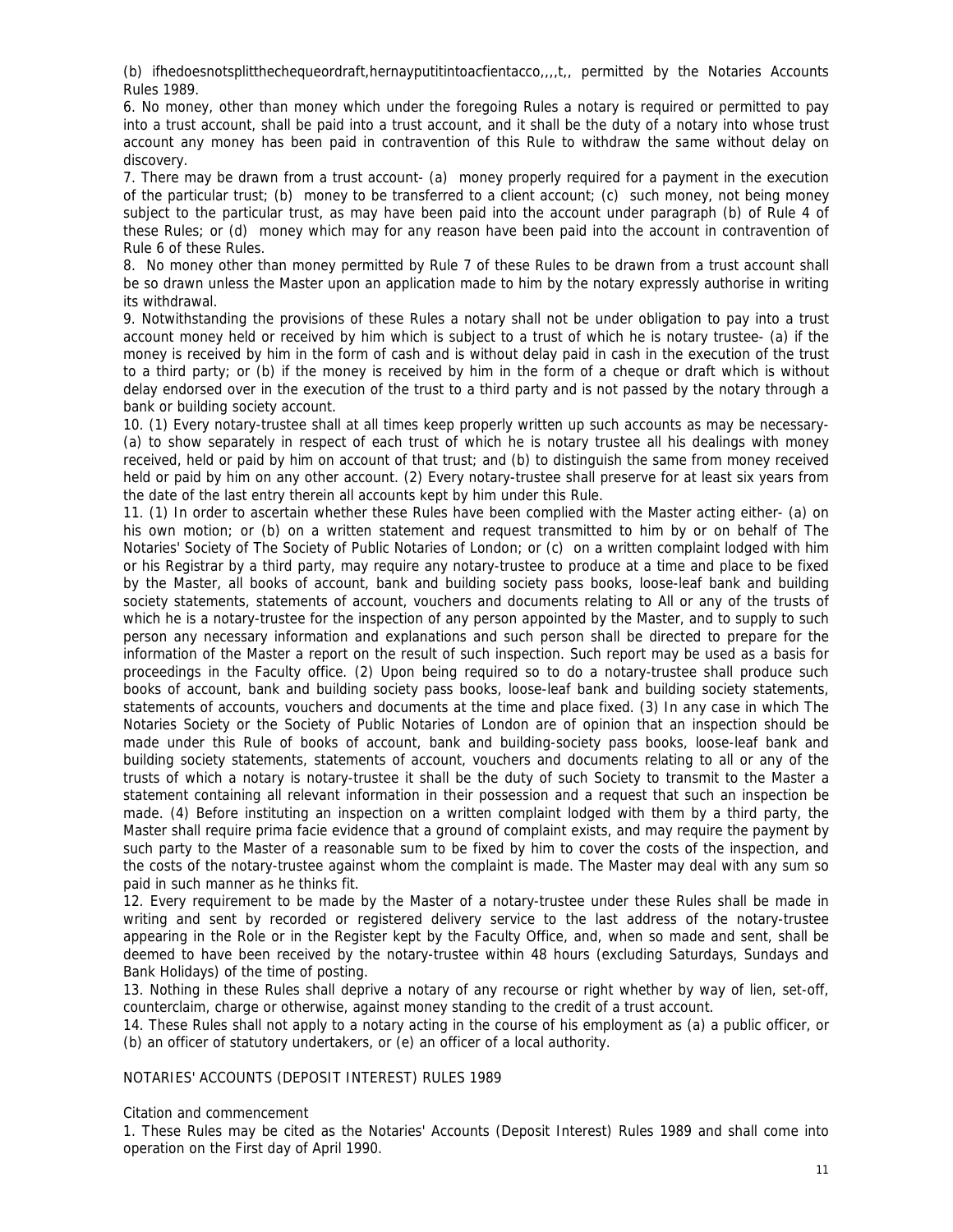Interpretation

2. In these Rules the expression "a separate designated account" shall mean a deposit account at a bank or building society in the name of the notary or his firm in the title of which the word "client" appears and which is designated by reference to the identity of the client or matter concerned; the expressions "bank" and "building society" shall have the meanings assigned to them by the Notaries' Accounts Rules 1989. Obligation to account for interest

3. Subject to Rule 6, when a notary holds money for a client' the notary shall account to the client for interest in the following circumstances: (a) Separate designated account Where the money is held in a separate designated account, the notary shall account for the interest earned on it. (b) Undesignated accounts Where the money is not held in a separate designated account the following provisions shall apply: (i) Sums held for specified periods. The notary shall account to the client for interest at a rate calculated in accordance with Rule 4, if the money is held for as long as or longer than the number of weeks set out in the left hand column of the Table below and the minimum balance held during that period equals or exceeds the corresponding figure in the right hand column of the Table.

No of weeks Minimum Balance

- 8 £500
- 4 £1,000
- 2 £5,000
- 1 £10,000

(ii) Sums held for less than one week.. The notary shall account to the client for interest at a rate calculated in accordance with Rule 4 if he holds a sum of money exceeding £10,000 for less than one week and it is fair and reasonable to do so having regard to all the circumstances. (iii) Variable balances. Where money continuously held for a client varies significantly in amount over the period during which it is held, then having regard to any sum payable under sub-paragraph (i) the notary shall account to the client for such interest (or additional interest) at a rate calculated in accordance with Rule 4 as is fair and reasonable having regard to the varying amounts of money and the length of time for which these are held. (iv) Money held intermittently. Where a notary during the course of acting for a client holds sums of money for the client intermittently, the notary shall account to the client for interest at a rate calculated in accordance with Rule 4, if it is fair and reasonable to do so having regard to All the circumstances including the aggregate of the sums held and the periods for which they are held, notwithstanding that no individual sum would have attracted interest under paragraph (i).- (c) Transfers between designated and undesignated accounts Where the money is held successively in designated and undesignated accounts, but as a result of the previous paragraphs, interest or a sum equivalent thereto is not payable on the money for the whole time it was held, then the notary shall account to the client for such interest (or additional interest) at a rate calculated in accordance with Rule 4 as is fair and reasonable; for this purpose regard shall be had to the provisions of paragraph (b) as if for the whole time the money was held, it was not held in a separate designated account.

## Rate of interest

 4. (1) The rate of interest to be applied for the purposes of Rules 3(b) and (c) shall be the rate of interest which would have been earned by the money, or its gross equivalent if the rate would have been net of tax, if the money had been kept in a separate designated account earning interest at a rate not less than that from time to time posted publicly by the relevant bank or building society for small deposits subject to the minimum period of notice of withdrawals. (2) For the purpose of paragraph (1), the relevant bank or building society shall mean: (a) the bank or building society where the money is held, or (b) where the money, or part of it, is held in successive and concurrent client accounts maintained at different banks or building societies, whichever of those banks or building societies was offering the highest rate for small deposits subject to the minimum period of notice of withdrawals on the day when interest payable under Rules 3(b) and (c) commenced to accrue, or (c) where, contrary to the provisions of the Notaries Accounts Rules 1989, the money is not held in a client account, any bank or building society nominated by the client. Certification by The Notaries' Society or The Society of Public Notaries of London

5. Without prejudice to any other remedy which may be available to him, any client of a notary who feels aggrieved that interest or a sum equivalent thereto has not been paid to him under these Rules shall be entitled to apply to The Society of Public Notaries of London, when he is the client of a Scrivener notary, or to The Notaries' Society in any other case for a certificate as to whether or not interest ought to have been earned for him and, if so, the amount of such interest, and upon the issue of such a certificate the sum certified to be due shall be payable by the notary to the client. Exception.

6. Nothing in these Rules shall: (a) affect any arrangement in writing, whenever made, between a notary and his client as to the application of the client's money or interest thereon; or (b) apply to money received by a notary being money subject to a trust of which the notary is a trustee.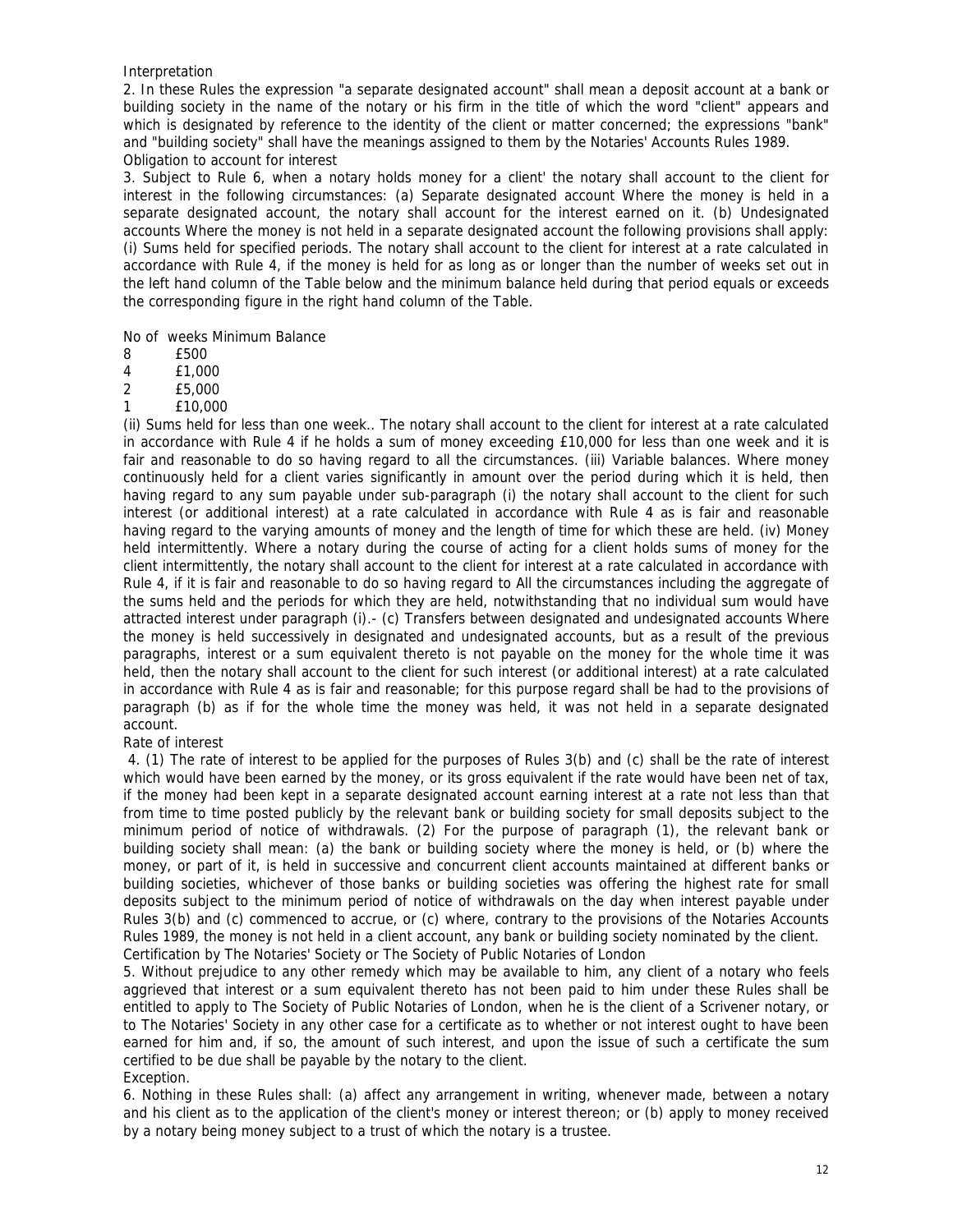NOTARIAL RULES AND ORDERS (RATIFICATION AND CITATION) RULES 19915

Citation and commencement.

1. These Rules may. be cited as the Notarial Rules and Orders (Ratification and Citation) Rules 1991, and shall come into operation on the 8th day of July 1991.

<sup>5</sup> The purpose of these rules is to ratify, under the statutory authority granted to the Master Of the Faculties by the Courts and Legal Services Act 1990, Rules and orders previously made by him on the basis of the inherent authority deriving from the transference of papas powers to the Archbishop of Canterbury, under the Ecclesiastical Licences Act 1533. The rules also revoke a number of rules and orders which have been replaced by subsequent rules and orders or are otherwise spent. Short titles are given to those orders and Rules which did not already possess such titles. The Rules also amend r. 7 of the Notaries Practice Rules 1989 in order to preserve the prohibition against fee-sharing contained in s. 10 of the Public. Notaries Act 1801 (repealed by s.66(3) of the Courts and Legal Services Act 1990).

# Interpretation

2. In these Rules "The Master" means the Master of the Faculties..

Revocation of Rules and Orders

3. The following Orders of the Master are hereby revoked: Order dated 30th September 1981 concerning the level of contribution to the Contingency Fund and publication 'of accounts. Order dated 30th September 1981 concerning examinations and insurance (so far as not already revoked). Order dated 30th September 1981 concerning practising certificate registration fees and evidence of indemnity insurance (so far as not already revoked). Order dated 26th February 1982 concerning fees. Rules dated 15th October 1984 concerning advertising. Order dated 25th October 1984 concerning fees. Order dated 4th September 1986 concerning fees for the issue or registration of practising certificates. Fee-sharing 4. Rule 7 of the Notaries Practice Rules 1989 is hereby replaced by the following: "7. (1) Subject to paragraph (2) of this Rule, a notary shall not share or agree to share his professional fees with any person not entitled to act as a notary; provided that this Rule shall not prohibit the payment of any allowance or allowances sum or sums of money, that are or shall be agree to be made or paid to the widows or children of any deceased notary or notaries by any surviving partner or partners of such deceased notary or notaries. (2) A notary who also practises in partnership as a solicitor may share professional fees with his partners who are solicitors, provided that a notary who shares fees by virtue of this paragraph shall keep accounts which enable the income and expenditure arising from his practice as a notary to be distinguished from the income and expenditure arising from his practice as a solicitor, and shall furnish the Faculty Office with such additional information as to his partnership and accounting arrangements as may be prescribes in Rules or Orders of the Master. (3) Paragraph (2) of this Rule shall not apply to a notary, any part of whose practice as a notary is within the jurisdiction of the Incorporated Company of Scriveners of London."

Ratification of remaining Orders and Rules

5. For the avoidance of doubt the following Orders and Rules are hereby ratified and confirmed ad shall have effect as though they were repeated herein. (a) Order dated 30th September 1981 establishing the Contingency Fund. (b) Order dated 16th June 1982 concerning notification of change of address by notaries. (c) Order dated 21st October 1985 concerning fees for the issue of notarial faculties (so far as it concerns faculties for practice within England and Wales). (d) Order dated 17th February 1989 concerning fees for the issue or registration of practising certificates. (e) the Notaries Practice Rules 1989 (subject to the variation therein effected by Rule 4). The Notaries Accounts Rules 1989. (g) The Notaries Trust Accounts Rules 1989. (h) The Notaries Accounts (Deposit interest) Rules 1989.

Citation of ratified Orders and Rules

6. The Orders and Rules mentioned against the following paragraph letters in Rule 5 may be cited by the short titles given against those letters in this Rule: (a) The Notarial Contingency Fund Rules 1981. (b) the Notaries (Notification of Address) Rules 1982. (c) The Notarial Faculties (Fees) Order 1985. (d) The Notaries (Practising Certificate Fees) Order 1989.

Exclusion of Ecclesiastical Notaries from scope of Rules

7. The following Rules shall not apply to ecclesiastical notaries in respect of their practice as such: (a) The Notarial Contingency Fund Rules 1981. (b) The Notaries Practice Rules 1989.

# PUBLIC NOTARIES (QUALIFICATION) RULES 1991

Citation and commencement

1. These Rules may be cited as the Public Notaries (Qualification) Rules 1991, and shall come into operation on the 8th day of July 1991.

Interpretation

2. In these Rules "The Company" means the Incorporated Company of Scriveners of London; "The Examination in Notarial Practice" means the examination of that name set by the Court of Faculties in accordance with Regulations made from time to time by the Master: "The Faculty Office" means the Registry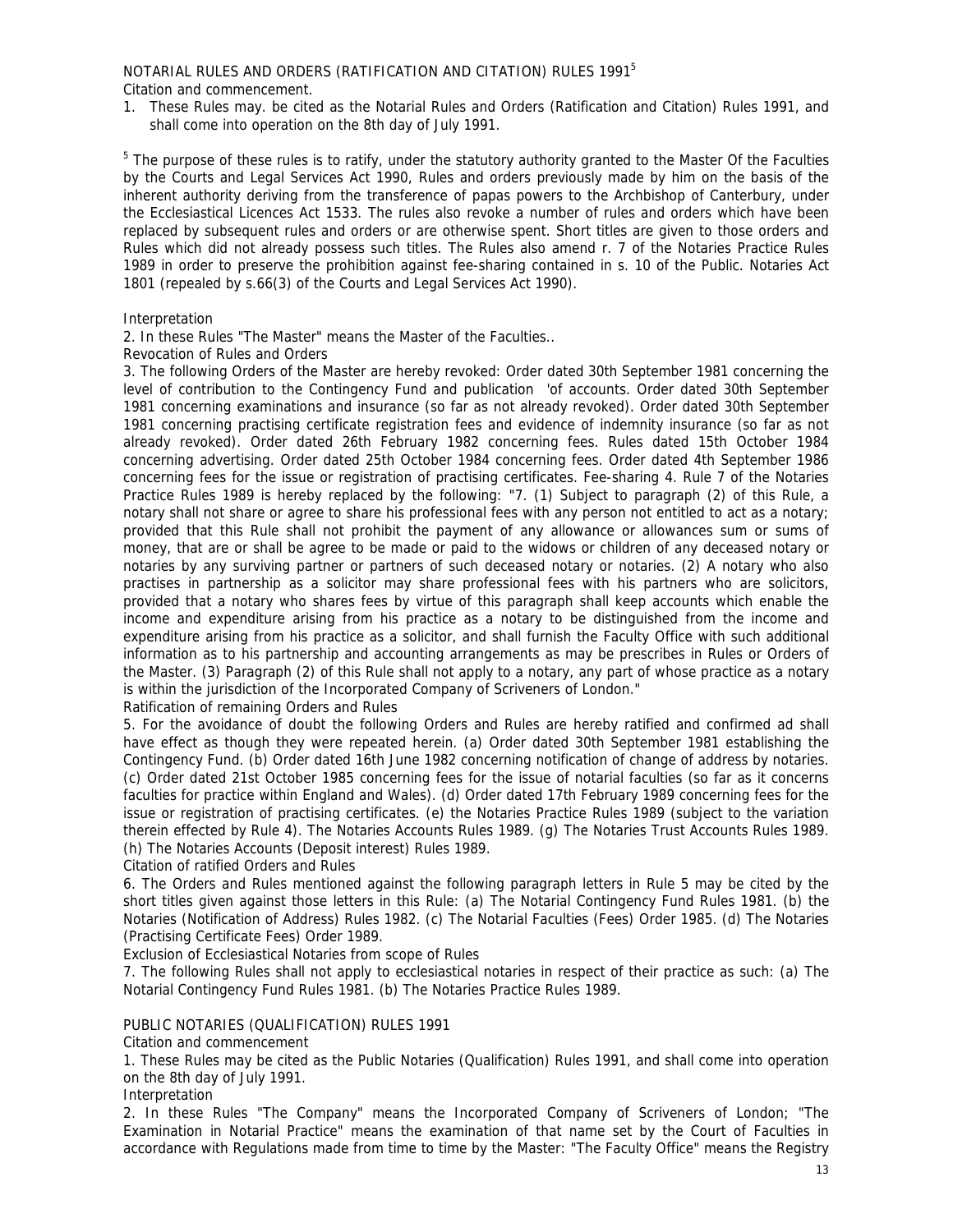of the Court of Faculties; "The Faculty Office Examination" means the examination (in subjects other than notarial practice) set by the Court o¡ Faculties in accordance with Regulations made from time to time by the Master; "The Master" means the Master of the Faculties; "The Registrar" means the Registrar of the Court of Faculties.

Revocation

3. The Master's Orders dated 19th November 1833, 23rd February 1838 and 7th November 1983, relating to the issue and verification of caveats pursuant to the Public Notaries Act 1833, and the Order of 17th January 1986 relating to qualifications for admission as a notary, are hereby revoked. Regulations relating to Examinations and made by the Master under the said Order of 1986 shall be deemed to have been made under this Order.

Qualification for admission as a Public Notary

4. No person shall be admitted as a Notary to practise within England and Wales unless such person shall be at least 21 years of age, shall have satisfied the requirements of one of the four following Rules, and shall have taken the oath of allegiance and the oath required by section 7 of the Public Notaries Act 1843. Ecclesiastical Notaries

5. Any person appointed as Registrar of either of the Provinces of Canterbury or York, as Registrar to the Archbishop of Wales, as Legal Adviser to the General Synod of the Church of England, as Legal Secretary to the Governing Body of the Church in Wales, as Registrar of any Diocese in England or Wales, as an officer of the Ecclesiastical Court in Jersey or Guernsey, or (being a Solicitor) as Chapter Clerk in any Cathedral Church in England or Wales, or as the Deputy to any such officer, may apply for admission as a Notary Public for ecclesiastical purposes only, upon satisfying the Master of the fact of such appointment.

Scrivener Notaries

6. Any freeman of the Company, qualified for admission as a notary under its Rules and Regulations, may apply for admission as a Notary Public with the right (subject to Romance with any other Orders of the Master) to practise throughout England and Wales upon producing and filing the certificate required by section 13 of the Public Notaries Act 1801 and such further evidence of qualification as the Master may require.

# Solicitor Notaries in Notarial

7. Any solicitor of the Supreme Court who has passed the Examination ' Practice may apply for admission as a Notary Public with the right (subject to compliance with any other Orders of the Master) to practise in all parts of England and Wales outside the jurisdiction of the Company.

# Other Notaries

8. Any person who has passed the Examination in Notarial Practice may apply for admission as a Notary Public with the right (subject to compliance with any other Orders of the Master) to practise in All parts of England and Wales outside the jurisdiction of the Company, upon satisfying the Master (a) That he has, for a period of time amounting in aggregate to three years within the five years preceding his application, been engaged either (i) in full-time study of law at a University or Polytechnic in England and Wales or at the College of Law, or (ii) in full-time study in preparation for such other English and Welsh legal qualification, and at such institution, as the Master may approve, or (iii) in apprenticeship pursuant to section 2 of the Public Notaries Act 1801, or (iv) in service under articles of clerkship with a Solicitor in England or Wales, or (v) in practice or pupillage at the Bar of England and Wales, or (vi) in practice as a Licensed Conveyancer or as an, Associate or Fellow of the Institute of Legal Executives, or (vii) in such other employment in the business of a notary, solicitor or licensed conveyancer as the Master may approve- and (b) That he has passed the Conveyancing paper in the Solicitors' Final Examination, or the papers in the Faculty Office Examination on Land Law (excluding Conveyancing) and on Conveyancing, or that he is a Licensed Conveyancer; and (c) That he has passed the Probate paper in the Solicitors Final Examination or the paper in the Faculty Office Examination on Trusts and Succession (including Wills, Intestate Succession and Administration of Estates).

Application for admission

9. (1) A person qualified for admission as a notary under one of the four preceding Rules shall apply in writing to the Faculty Office, on such form as the Registrar may from time to time prescribe in relation to the rule under which the applicant is qualified. (2) The application shall be accompanied by the certificate of at least two notaries to the effect that the applicant is well known to them, and was and is a loyal subject of Her Majesty, of sober life and conversation, of known probity, and learned in affairs of notarial concern. [See now Public Notaries (Qualification) (Amendment) Rules 1992, r. 3, below p. 545.1 (3) In the case of a person qualified under Rule 5 the certificate shall further state that the applicant is conformable to the doctrine and discipline of the Church of England as by law established (or, in the case of a person qualified only by reason of holding an ecclesiastical appointment in Wales, the doctrine, discipline and Constitution of the Church in Wales). [See now Public Notaries (Qualification) (Amendment) Rules 1992, r. 3, below p. 545.1 (4) In the case of a person qualified under Rule 6, 7, or 8 the application shall contain an undertaking by the applicant that he will whilst in practice as a notary keep himself insured by suitable professional indemnity insurance acceptable to the Master. (5) The application shall be accompanied by such fee as the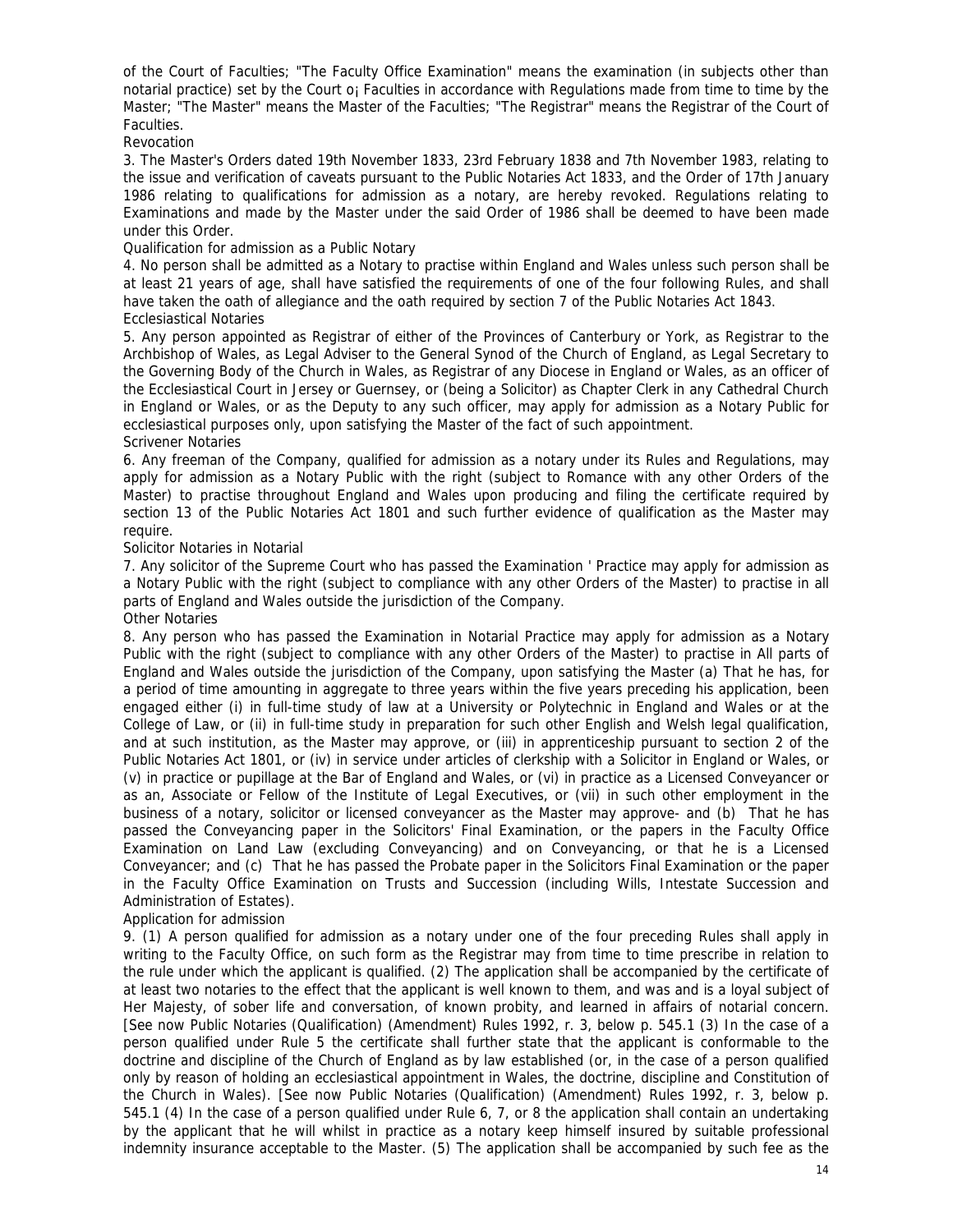Master may from time to time prescribe.

Publicity, refusal of applications, and admission

10. (1) The Master may give, or require an applicant to give, such publicity to an application made under rule 9 as the circumstances appear to him to necessitate. (2) Any representations made to the Master following upon such publicity shall be notified to the applicant, and the Master shall consider any response thereto made by the applicant before deciding whether a faculty should be granted. (3) Any decision by the Master to refuse an application under Rule 9 shall be notified to the applicant by the Registrar in writing, to enable the applicant to pursue (if so advised) the proceedings provided for in the Ecclesiastical Licences Act 1533 and mentioned in section 5 of the Public Notaries Act 1843. (4) Upon the Master deciding to grant an application under Rule 9, the Registrar shall cause a Faculty to pass the sea] in accustomed form. The applicant shall appear personally before the Registrar to make the Oaths mentioned in Rule 4, and the Registrar shall then admit him by delivering the Faculty to him and causing his name to be entered upon the Roll of Notaries. The Master may appoint a Commissioner to act in place of the Registrar for this purpose. Removal of district restrictions on Solicitor Notaries

11. "The operative date" for the purposes of section 57 of the Courts and Legal Services Act 1990 shall be, in relation to all notaries, the date on which subsection (1) of that section comes into force. Termination of statutory apprenticeships

12. The period of apprenticeship required by the statutory provisions mentioned in subsection (3) of section 57 of the said Act to be served before admission as a public notary shall terminate in All cases on the date on which subsection (2) of that section comes into force (save that any period of apprenticeship required by the Company pursuant to any of the said provisions which commenced prior to the coming into force of the said subsection (2) shall not be so terminated but shall be completed in accordance with the terms of the apprenticeship and in All respects the apprentice shall be governed by such transitional provision as may be made by Rules of the Company under the power reserved to the Company by subsection (11) of the said section 57).

PUBLIC NOTARIES (QUALIFICATION) (AMENDMENT) RULES 1992

Citation and Commencement

1. These Rules may be cited as the Public Notaries (Qualification) (Amendment) Rules 1992, and shall come into operation on the 1st day of October 1992.

Interpretation

2. In these Rules: "the Principal Rules" means the Public Notaries (Qualification) Rules 1991.

Amendment to the Principal Rules

3. the Principal Rules are hereby amended as follows: (a) sub-Rule (2) of rule 9 of the Principal Rules shall be deleted and-replaced with the following new sub-rule "(2)(a) the application shall be accompanied by: (i) A Certificate of Fitness in such form as the Master may from time to time prescribe to be given by a Notary Public to the effect that the Applicant is known to him and that having made due enquiry to the best of his knowledge and belief the Applicant is a fit and proper person to be created a Notary Public, and (ii) A Certificate of Good Character in such form as the Master may from time to time prescribe to be given by a person who is qualified under paragraph (b) of "s sub-rule testifying to the good character, honesty, reliability, diligence and trustworthiness of the Applicant and stating that the person giving the Certificate knows of no reason why the Applicant should not be created a Notary Public (b) A person is qualified to give the Certificate of Good Character required by sub-paragraph  $(a)(i)$  of this sub-rule if he has known the Applicant for a period of not less than five years, is not relates to the Applicant by blood, marriage or adoption and is a person of good character. (c) For the avoidance of doubt the Certificate of Fitness required by sub-paragraph  $(a)(i)$  of this sub-Rule and the Certificate of Good Character required by sub-paragraph  $(a)(ii)$  may not be given by the same person." (b) In the first line of sub-rule (3) of rule 9 of the Principal Rules the word "certificate" shall be deleted and replaced by the words "Certificate of Fitness". ORDER OF THE MASTER OF THE FACULTIES DATED AUGUST 27,1992 For the purposes of sub-rule (2) of Rule 9 of the Public Notaries (Qualification) Rules 1991 as amended by the Public Notaries (Qualification) (Amendment) Rules 1992 the forms of certificate set out in the First and Second Schedule hereto shall be the prescribed forms of the Certificate of Fitness and Certificate of Good Character required by sub-paragraphs  $(a)(i)$  and  $(a)(ii)$  respectively of the said sub-rule until Our further Order

THE FIRST SCHEDULE Rule 9(2)(a)(i) CERTIFICATE OF FITNESS TO

The Right Worshipful JOHN ARTHUR DALZIEL OWEN, Knight, One of Her Majesty's Justices of the Egh Court, Commissary or Master of the Faculties

I the undersigned Notary Public do HERE BY CERTIFY THAT [name of applicant] is a literate person now residing at [ ] in the County of [ ] aged [ ] years and upwards and is known to me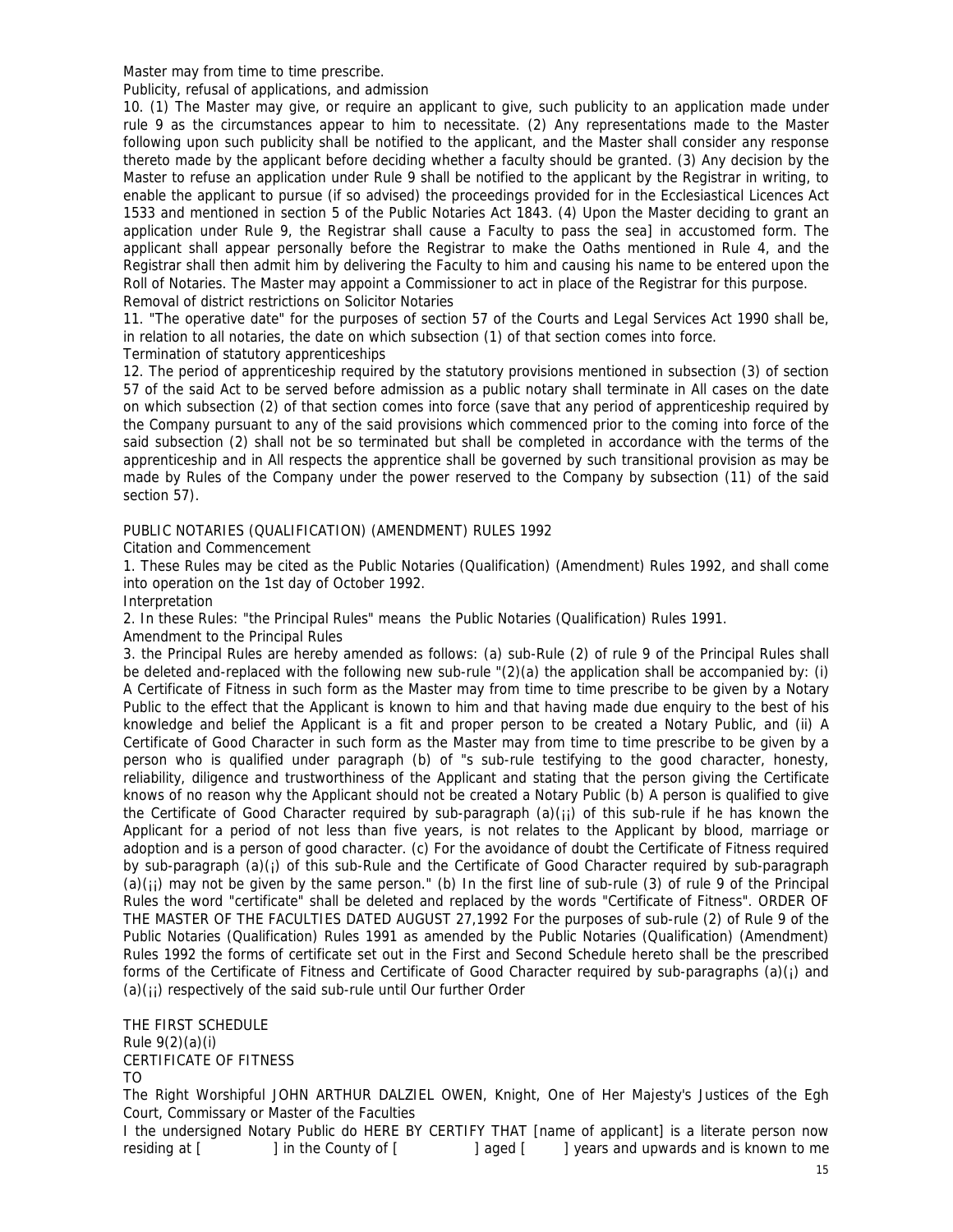and I further certify that having made due enquiry s/he is to the best of my knowledge and belief a fit and proper person to be created a Notary Public

IN TESTIMONY WHEREOF I have hereunto set my hand this day of in the year of Our Lord One thousand nine hundred and NOTARY PUBLIC Of THE SECOND SCHEDULE Rule 9(2)(a)(ii) CERTIFICATE OF GOOD CHARACTER TO The Right Worshipful JOHN ARTHUR DALZIEL OWEN, Knight, One of Her Majesty's Justices of the High Court, Commissary or Master of the Faculties 1 [ ] of [ ] hereby certify as follows: 1 .1 am (state qualification to give certificate]. 2. [Name of applicant] of  $\lceil \cdot \cdot \rceil$  i ("the Applicant") has been know to me for five years and upwards as [state capacity in which Applicant known] but is not related to me by blood, marriage or adoption. 3. I understand that the Applicant has applied to be created a Notary Public and that as a Notary Public s/he will hold money on behalf of his/her clients and will have access to confidential papers and documents and will be required to conduct his/her practice in an efficient, responsible and professional manner. 4. To the best of my knowledge and belief the Applicant is of good character and is honest, reliable, diligent

and trustworthy.

5. I know of no reason why the Applicant should not be created a Notary Public.

| Sianed |  |  |  |  |  |  |  |  |  |  |  |  |  |  |  |  |  |  |
|--------|--|--|--|--|--|--|--|--|--|--|--|--|--|--|--|--|--|--|
| Date   |  |  |  |  |  |  |  |  |  |  |  |  |  |  |  |  |  |  |

# EXAMINATION REGULATIONS 1991

Rules and Regulations made by the Master for the examination of persons wishing to practise as Notaries Public pursuant to the Master's Order dated the 8th July 1991.

The Examination shall be in FOUR PARTS, viz.:

## Part 1: Land Law (excluding Conveyancing)

The general principles of English land law under the system of unregistered and registered titles, comprising the following matters: The general nature of classification of estates and interests in land; the principles of the 1925 legislation. Estate Ownership in fee simple, estate ownership and powers of disposition under the Settled Land Act, and trusts for sale; the principal restrictions on the use and enjoyment of land. The Term of Years absolute; its nature, creation, assignment and determination; the principal statutory . Provisions concerning security of tenure; covenants running with the land and the reversion. Legal and equitable interests enforceable against the land; easements and profits a prendre and kindred interests; covenants running with the land at law and inequity; licences; the provisions of the Land Charges Act 1925. Equitable interests arising under settlements and trusts; life interests; entailed interests; equitable powers; interests in possession and expectancy; the present Rules against remoteness. Concurrent interests in land. Mortgages; nature and creation; the equity of redemption; the mortgagee's remedies for enforcing payment (excluding details of possession and foreclosure procedure); priority of mortgages. Registration of title; the nature and extent of interests capable of registration; overriding interests, minor interests; indefeasibility of title. Questions will not be asked on the law prior to 1926 but candidates will be expected to be familiar with that law so far as necessary to the understanding and exposition of the law after 1925.

## Part II: Trusts and Succession Trusts

The general nature of equitable principles and remedies. The doctrine of conversion and reconversion. Election, satisfaction, performance and ademption, equitable and legal assignments and priorities.' The general principles of the Law of Trusts, including implied, resulting and constructive trusts and charitable trusts. Powers and duties of trustees. The administration of a trust, and remedies therefor. Wills Nature of wills and codicils. Capacity to make wills. Testamentary intention. Effect of undue influence, fraud, mistake. The making, revocation, republication and revives of wills. Incorporation of documents in wills. Appointment of executors. Renunciation of Probate. The obtaining of Probate in common form and in solemn form; resealing; foreign grants; limited grants; evidence in probate actions. The contents of wills. Kinds of legacies and devises. Failure of gifts by lapse and ademption. Uncertainty. General principles of construction of wills. Extrinsic evidence. Statutory Rules of construction. Class gifts. Words descriptive of property. Intestate succession Modern Rules of succession. Rules as to grant of administration; persons entitled to apply for grants; special and limited grants. Administration of estates Devolution of property on personal representatives. Modes of administration, in Court and out of Court. Family provision. The realisation of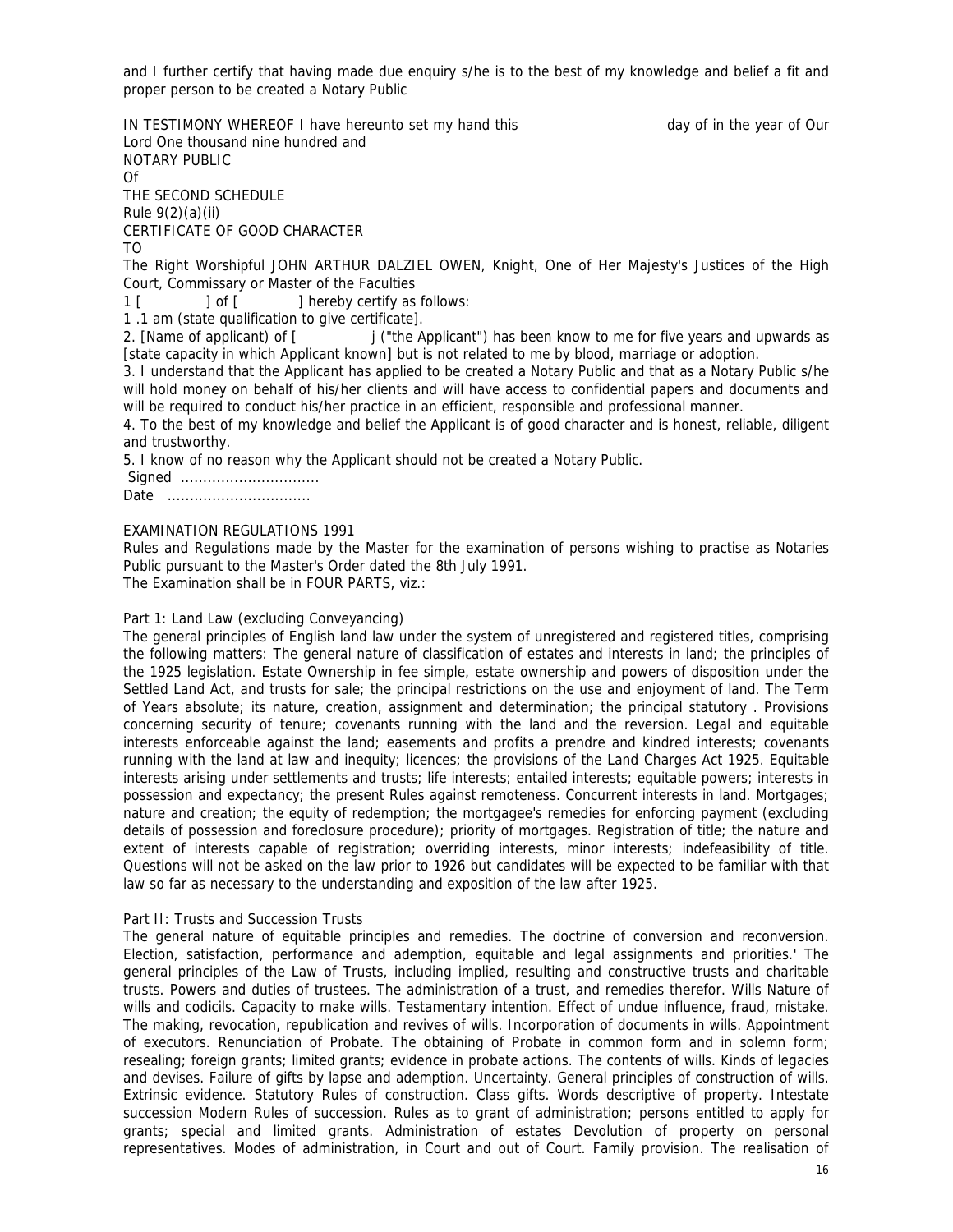assets. The payment of debts; priorities. The order of application of assets in payment of debts. The description of assets; the payment of legacies; interest on legacies; destination of income of property disposed of by will; transfer of property by personal representatives to beneficiaries; appropriation. Duties and liabilities of personal representatives; rights of creditors and beneficiaries.

#### Part III: Conveyancing

The general principles relating to the transfer of legal estates and interests in land under the system of unregistered titles and under the Land Registration Act 1925, comprising. Contracts for sale by beneficial owners, estate owners under the Settled Land Act 1925, trustees for sale, personal representatives and mortgagees; particulars of sale; the conditions of sale implied by law and the modification thereof by general or special conditions; the title to be deduced to unregistered or registered land on conveyance or transfer of a fee simple or assignment or transfer of a lease; rectification of a contract; remedies, including specific performance, and rescission. (Candidates will not be asked questions on planning law.) Form and contents of conveyance of a fee simple or assignment of a lease and on a transfer of freehold or leasehold registered land including: Date; parties; recitals; consideration and receipt; parcels; implied rights; habendum: covenants for title; the production of deeds and documents. The rules governing the creation and determination of a legal estate both under the Settled Land Act 1925 and by way of trust for sale; the devolution of the legal estate during the continuance of a settlement. Capacity and incapacity of corporations, charities and infants. Conveyance practice and the drafting of standard Conveyancing documents.

## Part IV (1 and 2): Notarial Practice

This will be examined in two Papers, 1 and 2. The subjects in which the Candidate will be examined are as follows:

## Paper 1

The preparation and/or authentication of notarial acts, certificates, powers of attorney, instruments and other documents (e.g. Memoranda and Articles of Association) intended to take effect or to be registered or recorded abroad, with particular reference to the legal requirements relating to form and authentication. Other matters dealt with in the ordinary course of the practice of a Notary Public, such as the drawing of debentures or debenture stock for redemption, the destruction of bonds and other securities by burning or shredding, the attestation of affidavits and statutory declarations, the provision of notarial copies, etc. Documentary evidence-nature of public, judicial and private documents, the preparation of formal declarations and documents after taking instructions or hearing or reading statements from persons with defective powers of exposition, ship protests and notes of protest, and registration of and dealings in ships. Paper 2.- The Law and Practice in respect of Inland and Foreign Bills of Exchange and other Negotiable Instruments Definition, nature and purpose.-Form of bills, promissory notes and cheques.- Inchoate instruments.-Inland and foreign bills and notes, bills in a set and copies.-Capacity.-Authority to bind principal.-Transfer and negotiation.- Modes and requisites of transfer.-Duties of holder as to acceptance.- Acceptance.-Presentment for payment.-Discharge.-Notice of dishonour.- Noting and protest.-Liabilities of parties.-Rights of parties.--Consideration.- Lost bills and notes.-Alteration or forgery. 1. Throughout this examination credit will be given if the candidate shows evidence of ability to write and think clearly. Lack of clarity in expression and defective reasoning will be penalised. 2. Examination shall take place in January and July each year at such times and place as the Master shall direct. 3. Three hours will be allowed for each of Parts I, II, II and IV. Part IV shall be two papers of 90 minutes each. 4. The Candidate shall give three months notice in writing to the Registrar of his desire to be examined and shall state in such notice the particulars of his service and his address. S. The Registrar shall within two months after receiving such notice send by post or otherwise to the Candidate notice of the day and hour and place of holding the examination and in such notice shall set forth any other information as to such examination as may from time to time be ordered by the Master. 6. The examinations shall be partly in writing and partly viva voce or wholly in writing at the discretion of the Master. The Master may allow the Candidate who has failed to attain a sufficient standard in any one or more subjects to re-sit the papers on those subjects. 7. The Master shall notify the Candidate immediately he has reached a decision on the result of his examination. 8. The Candidate shall be bound to conform to such variations as may from time to time be made in the Rules and regulations. 9. 71e Registrar shall keep a copy of the Rules and Regulations of the Faculty Office for the time being in force signed by the Master and shall supply a copy thereof on request to any person intending to apply to be appointed a Notary Public. 10. The Candidate shall pay a fee on entering each part of the examination and a further fee for any paper which he re-sits. The amount of the fees shall be determined by the Master.

# NOTARIES (POST-ADMISSION) RULES 1991

Citation and commencement

1. These Rules may be cited as the Notaries (Post-Admission) Rules 1991, and shall come into operation on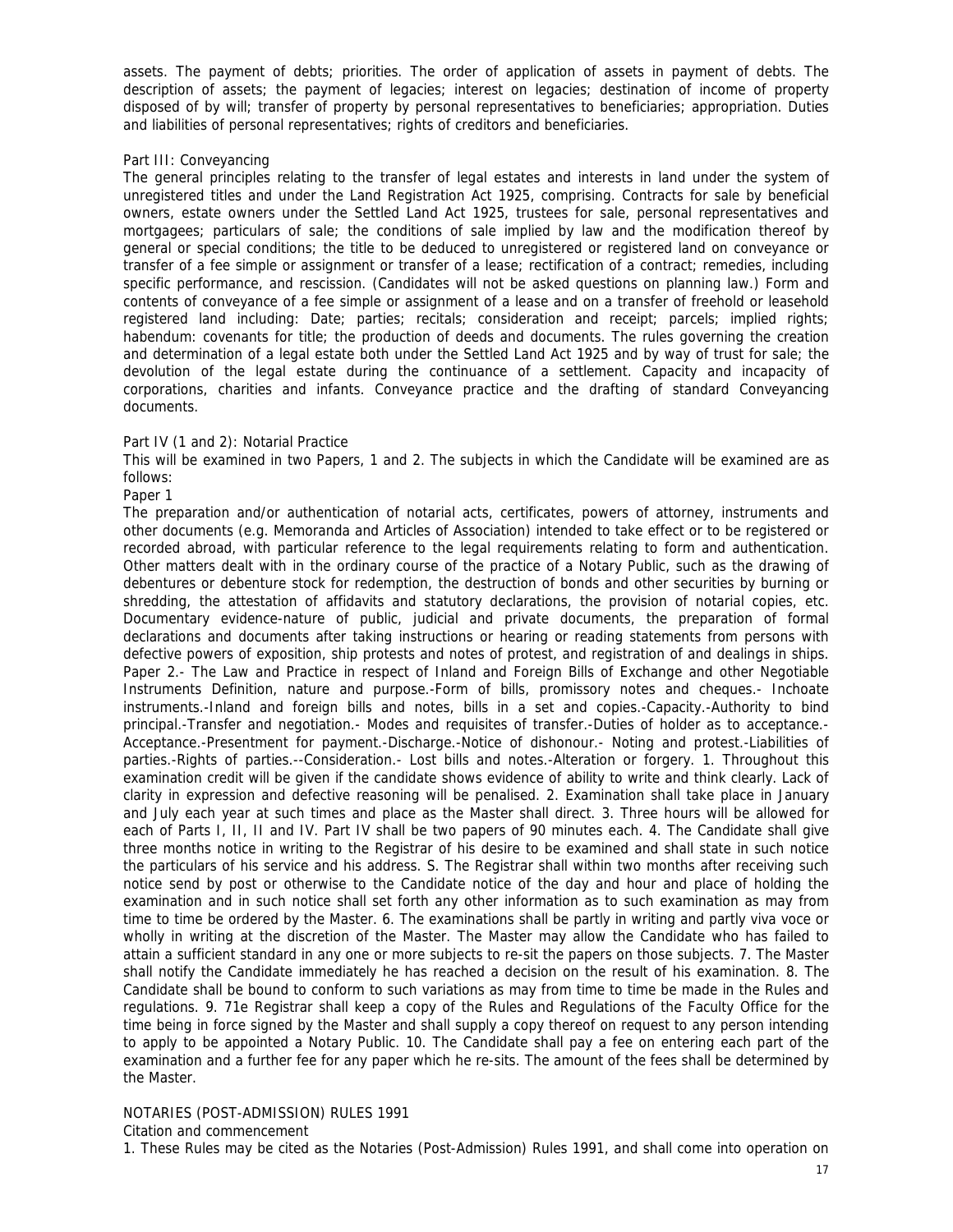the 8th day of July 1991.

Interpretation

2. In these Rules "The Faculty Office" means the Registry of the Court of Faculties; "The Master" means the Master of the Faculties; "The Registrar" means the Registrar of the Court of Faculties. Period of practice under supervision

3. (1) This Rule shall apply to all Notaries admitted to practise in England and Wales (other than Notaries for ecclesiastical purposes only) on or after the 13th day of June 1990. (2) A notary to whom this Rule applies shall be required to complete a period of practice under supervision in accordance with this Rule which shall commence (a) in the case of a notary admitted after the date on which this Rule comes into effect, or of a notary admitted before that date but not in practice on that date, on the date on which he commences or resumes practice as a notary; or (b) in any other case, as soon as arrangements for supervision can practicable be made, but not in any event later than two months after this rule comes into effect. (3) Subject to paragraph (4) of this Rule, the duration of the period of practice under supervision shall be two years, less either of the following. (a) Any period of apprenticeship served pursuant to section 2 of the Public Notaries Act 1801 or pursuant to requirements of the Incorporated Company of Scriveners of London imposed under section 57(11)(b) of the Courts and Legal Services Act 1990; (b) -any period spent in actual practice as a notary, prior to the coming into effect of these Rules, by a district notary appointed pursuant to the Public Notaries Act 1833. (4) The Master may direct that the period of practice under supervision be extended in any particular case, either- (a) as a condition of approving a change of supervision under paragraph (5) of rule 4, or (b) following his consideration of a report submitted pursuant to paragraph (3) of rule 7, or (c) following disciplinary proceedings.

## Selection of supervisor

4. (1) During the period of practice under supervision the notary to whom this Rule applies ("the supervised notary") shall practise as a notary only under the supervision (as defined in rule 5) of another notary ("the supervisor") who holds a current practising certificate entered in or issued from the Court of Faculties, and who has been engaged in actual practice as a notary' for not less than five years immediately preceding the period of supervision. (2) A person who has no usual place of business within 50 miles (or within a distance which he is able to travel in two hours in normal conditions, if shorter) of the office from which a supervised notary proposes to practise shall not act as supervisor of that notary unless his appointment as such is confirmed by the Master. (3) Lt shall be the duty of a supervises notary to notify the Faculty Office up 0,1 request of the name and address of his supervisor; and it shall be the duty of any notary to notify the Faculty Office upon request or the names and addresses of all notaries of whom he is the supervisor. (4)A supervised notary shall, upon the death or retirement from practice of his supervisor, forthwith make arrangements for another notary qualified under this Rule to supervise has practice for the remainder of the required period; and any time between the death or retirement of the former supervisor and the coming into effect of such arrangements shall not count towards the period of supervised practice. (5) If for any reason other than the death or retirement of the supervisor, either party wishes the appointment of a particular supervisor to be terminated before the expiry of the required period of supervised practice, application shall be made for that purpose to the Master, who may terminate the supervision upon such conditions as he shall think fit.

# Extent of supervision

5. 1(1) The following aspects of a notary's practice shall be excluded from the general requirement of supervision (but not from the obligation to produce records and accounts under paragraph (2) of this Rule): (a) Conveyancing and probate, in the case of a notary who is also a solicitor and who would be entitled to carry out conveyance and probate as a solicitor without supervision, or who does in fact receive such supervision in relation to his practice as a solicitor as is required by the Solicitors Act 1974 and Rules made thereunder; (b) Conveyancing, in the case of a notary who is also a licensed Conveyancer and who would be entitled to carry out Conveyancing - as such without supervision, or who does in fact receive such supervision in relation to his practice as a licensed Conveyancer as is required by the statutes and rules governing that profession. (2) The supervisor shall visit the office of the supervised notary at least once in every period of four months, and shall inspect the records and accounts of the supervised notary relating to that period, which the supervised notary shall (subject to paragraph (3) of this Rule) produce to the supervisor on request. (3) If it appears to a supervised notary that papers relating to the business of a particular client cannot be shown to his supervisor without causing a breach of the duty of confidentiality owed to that client (whether on account of a relationship between the client and the supervisor, or because the supervisor is known to act for a person in competition with the client, or for any other reason), he shall inform the supervisor of that fact. The supervisor may nominate another notary (qualified to be a supervisor under rule 4(1) but not subject to the same objections of confidentiality as respects the client concerned) and the notary nominated shall, if willing to act have the supervisor's rights and duties in relation to those papers. (4) The supervisor shall make himself available at all reasonable times to offer advice and guidance to the supervised notary on matters covered by the supervision. (5) The supervisor shall take particular care to ensure (so far as he is able) that the supervised notary is aware of, and complies with, all Rules and Orders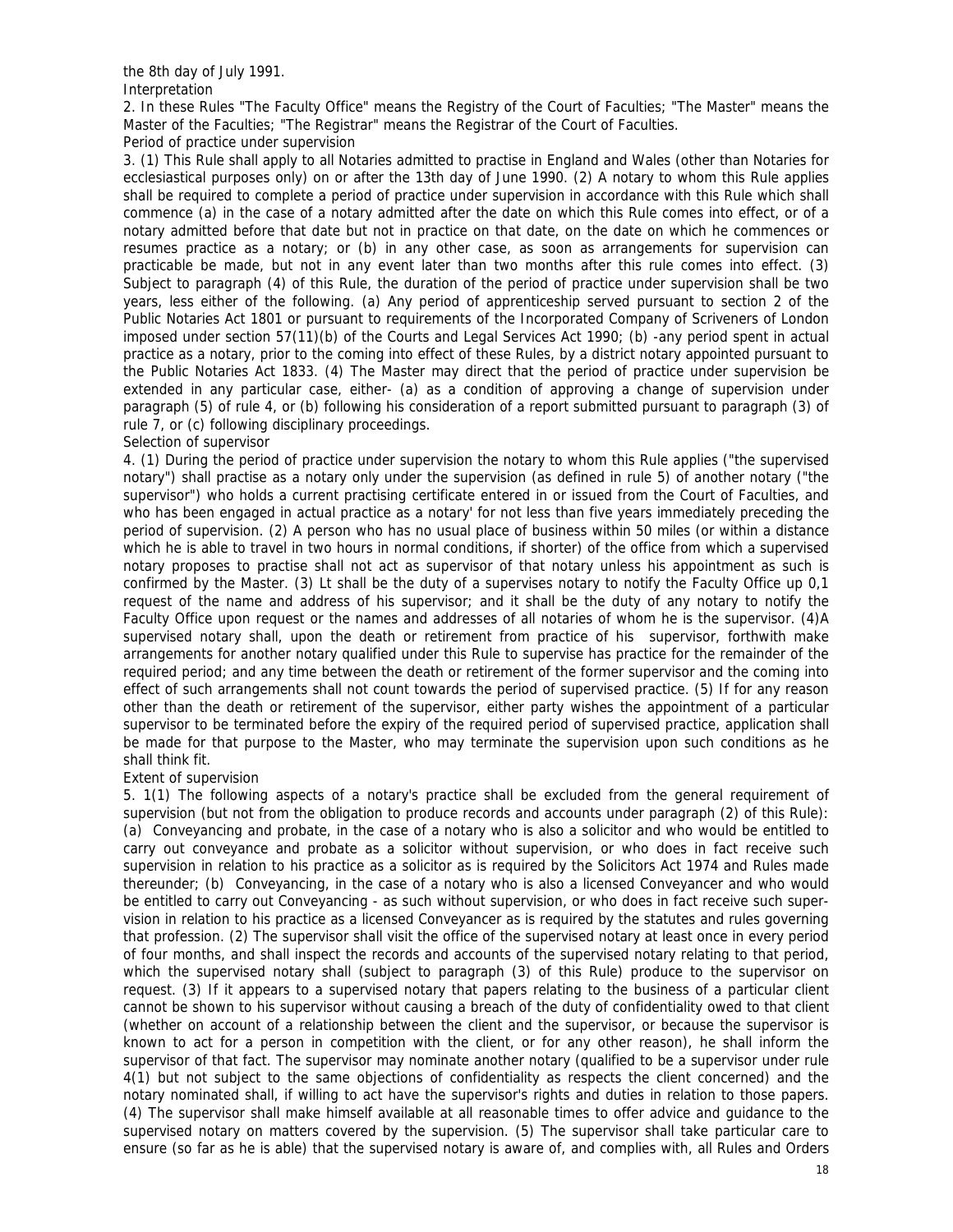made by the Master under section 57 of the Courts and Legal Services Act 1990, and conducts himself in a manner calculated to maintain the reputation of the office and profession of a public notary. Post-admission education

6. Every supervised notary shall, during each year of his period of practice under supervision, attend (a) one full-day course or seminar approved by the Master covering the topics of Bills of exchange, Notarial Practice and Professional Conduct; (b) if desiring to carry out Conveyancing as part of his notarial practice, one fullday continuing education course or seminar in Conveyancing approved by the Master; and (c) if desiring to carry out probate work as part of has notarial practice, one full-day continuing education course or seminar in probate approved by the Master: and shall make a report to his supervisor on the course or seminar attended.

## Records and reporting

7. (1) A report of every visit and inspection made pursuant to paragraph (2) of Rule 5 shall be made by the supervisor, and shall be inserted in the Register or other permanent record kept by each notary pursuant to the Notaries (Records) Rules 1991. (2) The supervisor shall enter in the Register or other permanent record kept by him pursuant to the Notaries (Records) Rules 1991 a note of any advice or guidance given to a supervised notary pursuant to paragraph 4 of rule 5. (3) Upon the completion of a period of practice under supervision (or upon the retirement from practice of a supervisor during such a period), the supervisor shall report the fact of such completion to the Master in writing and shall indicate the courses or seminars attended by the supervised notary pursuant to rule 6, and whether in his opinion the supervised notary should thereafter be permitted to practise without supervision. The supervisor and the supervised notary shall respond in writing to any questions put by the Master in relation to the period of supervision, and produce to the Faculty Office such documents as the Master may require. Fees

8. A notary agreeing to act as a supervisor shall be entitled to charge the supervised notary a fee not exceeding the level prescribes from time to time in Regulations made by the Master [see Notaries (Supervision Fees) Regulation 1991, below] (which may include provision for expenses), together with the amount of any Value Added Tax due thereon. If for any reason the appointment of the supervisor ceases before the end of the period of supervision, the fee shall be apportioned pro rata or as the Master may direct.

## **Dispensations**

9. The Master may, upon such application made to him as he, deems sufficient, for good cause dispense any notary from the requirement of supervision under these Rules or permit such lesser supervision as he considers practicable in the circumstances of any particular case.

## NOTARIES (SUPERVISION FEES) REGULATION 1991

1. This Regulation may be cited as the Notaries (Supervision Fees) Regulation 1991 and shall come into operation forthwith.

2. The fee to be charged by a notary agreeing to act as a supervisor under Rule 8 of the Notaries (Post-Admission) Rules 1991 shall not exceed Seventy-five Pounds for each visit made by the supervisor under paragraph (2) of Rules 5 of those Rules, together with reasonable expenses of travel, subsistence and (where necessary) accommodation.

# PUBLIC NOTARIES (PRACTISING CERTIFICATES) RULES 1991

Citation and commencement

1. These Rules may be cited as the Public Notaries (Practising Certificates) Rules 1991, and shall come into operation on the 1st day of October 1991 (with the exception of Rule 4 which shall come into operation on the 1st day of January 1992).

## Interpretation

2. In these Rules "The Faculty Office" means the Registry of the Court of Faculties: "The Master" means the Master of the Faculties: "The Registrar" means the Registrar of the Court of Faculties; The 1982 Rules" means the Public Notaries (Practising Certificates) Rules 1982.

## Ratification of 1982 Rules

3. For the avoidance of doubt the 1982 Rules are hereby ratified and confirmed and shall have effect (save insofar as they are hereby varied) as through they were repeated herein.

Duty to hold Practising Certificate

4. No person admitted as a public notary, whether before or after the coming into effect of these Rules, shall hold himself out as a public notary in practice, or perform any notarial act, in England or Wales unless he holds a current solicitor's practising certificate duly entered in the Court of Faculties, or a notarial practising certificate issued out c>f the Court of Faculties, pursuant to the 1982 Rules.

## Insurance Requirements

5. In the 1982 Rules (a) for every reference to the Solicitors Indemnity Rules 1975 there shall be substituted a reference to the Solicitors Indemnity Rules 1987; and (b) for every reference to insurance issued under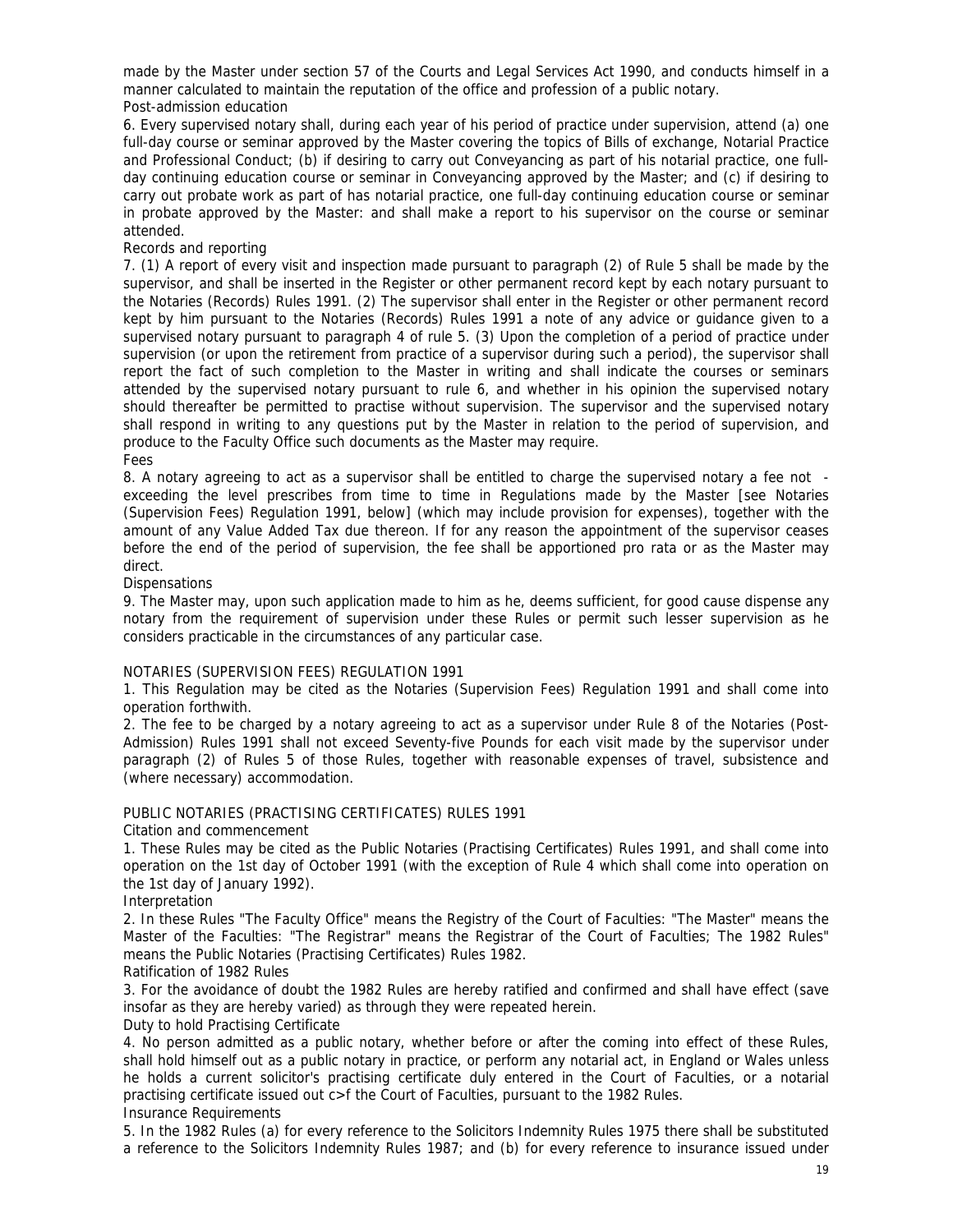The Law Society's Professional Indemnity Insurance Master Policy there shah be substituted a reference -to solicitors' professional indemnity insurance provided by the Solicitors Indemnity Fund Limited.

Form of Application for Entry or Issue of Practising Certificate

6. The form contained in the Schedule to these rules shall be substituted for the corresponding form in the Schedule to the 1982 Rules.

Power to place restrictions on Practising Certificates

7. For the avoidance of doubt it is declared that the Master may direct the entry or issue of any practising certificate under the 1982 Rules to be restricted in such manner as he may think fit, as to the matters or fields in which, or the conditions under which, the holder is thereby entitled to practise as a notary; and the Registrar shall adapt the wording of the certificate or endorsement (as the case may be) prescribes by the 1982 Rules to give effect to the Master's directions in any such case.

SCHEDULE

Form of Application for Entry or Issue of Practising Certificate FULL NAME: PRIVATE ADDRESS: PRINCIPAL PLACE OF NOTARIAL BUSINESS-. PROFESSIONAL OR FIRM NAME USED IN NOTARIAL BUSINESS (if different from full name given above): BUSINESS TELEPHONE NUMBER-DOCUMENT EXCHANGE NUMBER, if any: DATE OF ISSUE OF NOTARIAL FACULTY (OR OF APPOINTMENT AS A WELSH DISTRICT NOTARY): DOES YOUR FACULTY EXCLUDE THE AREA OF SCRIVENERS' COMPANY JURISDICTION? Yes/No DO YOU ALSO PRACTISE AS A SOLICITOR? Yes/No IF SO: IS YOUR SOLICITOR'S PRACTICE as a sole principal? in partnership with other solicitors? as a consultant? as an employee in private practice? as an employee not in private practice? DO YOU SHARE NOTARIAL INCOME WITH YOUR SOLICITOR PARTNERS WHO ARE NOT NOTARIES? Yes/No IF SO: State the partnership name of your Solicitors' practice Do the accounts of the practice enable notarial income to be distinguished from other income? IN ANY EVENT: IS YOUR NOTARIAL PRACTICE as a sole principal? in partnership with other notaries? as a consultant? as an employee in private practice? as an employee not in private practice? INDEMNITY INSURANCE (delete as necessary)

EITHER

A. I hold a current premium receipt issued by the Solicitors Indemnity Fund Limited for professional indemnity insurance, on the strength of which the attached Solicitors' Practising Certificate was issued.

 B. I am employed as an assistant solicitor by, or engaged as a consultant to, a firm of solicitors in private practice covered by the professional indemnity fund of the Solicitors Indemnity Fund Limited. OR

C. Although exempt from the requirement of the Solicitors Indemnity Rules 1987 as amended. 1 hold a current certificate of insurance issued by the Solicitors Indemnity Fund Limited, which is attached to this application.

OR

D. 1 attach evidence of indemnity insurance complying with Rules 10 to 12 of the Public Notaries (Practising Certificate) Rules 1982 as amended.

APPLICATION (delete as necessary)

EITHER

I hereby apply for the entry in the Court of Faculties of the attached Solicitors' Practising Certificate issued to me for the year ending 31st October 19...

OR

I hereby apply to the Court of Faculties for a Practising Certificate as a Public Notary for the year ending 31st October 19 .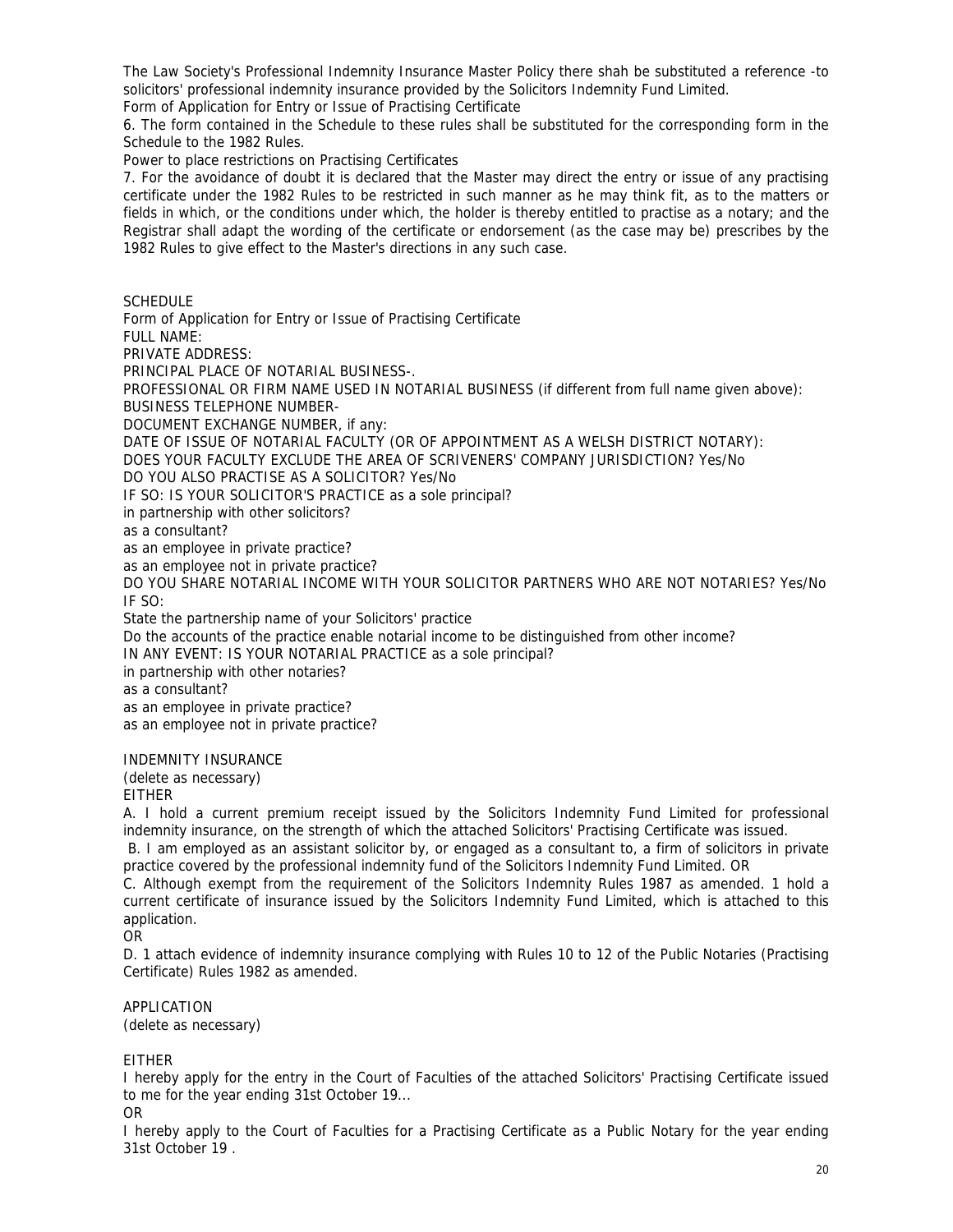## APPLICANT S SIGNATURE DATE:

Do not return this form without completing both sides

## NOTARIES (RECORDS) RULES 1991

Citation and Commencement

1. These Rules may be cited as the Notaries (Records) Rules 1991, and shall come into operation on the 1st day of October 1991. These Rules shall not however apply to ecclesiastical notaries until such date as the Master shall, by a subsequent Order, appoint.

#### Interpretation

2. In these Rules "The Master" means the Master of the Faculties.

Duty to keep a record of notarial acts

3. (1) It shall be the duty of every public notary practising as such in England or Wales to maintain and keep in accordance with good notarial practice a permanent record of all notarial acts made and performed by him alter the date on which these Rules come into effect. (2) For the purposes of this Rule "good notarial practice" as to the information required to be recorded in the Register in relation to any class of instrument, the classes of instrument of which copies or duplicates are required to be kept, the materials or stationery to be used in making any record, and the storage and security of records, may be conclusively defined in (a) regulations made by the Master from time to time, or (b) publications (or parts thereof) approved by the Master in writing as containing a statement of good notarial practice.' 1 See Order of the Master of the Faculties dated March 4, 1992, p. 557 below.

Inspection of Records

4. (1) Records kept pursuant to these Rules shall be open at any time to inspection, by the Master or a person authorised by him for the purpose. (2) A notary having custody of any record kept pursuant to these Rules shall, on request by any person having a proper interest in the subject-matter of any instrument so recorded (or believed to be so recorded), cause a diligent search to be made for such instrument, and shall (if it is found) furnish to that person on request a notarially certified copy of the instrument (if he has a copy or duplicate in has custody), or an extract from the Register relating thereto, or both; provided that a proper fee shall be paid by the person making any such request. (3) Any question as to whether a person has a proper interest in the subject matter of any instrument for the purposes of paragraph (2) of this Rule may be determined by the Master.

Notaries ceasing to practise

5. (1) Upon a notary ceasing for any reason to practise as such, arrangements shall be made by him, or failing him by his continuing notarial partners or failing them by the persons having for the time being possession or custody of the records kept by him pursuant to these Rules, for such records to be transferred (a) to another notary in practice appointed by him or by his continuing notarial partners, or (b) to another notary in practice appointed, with the approval of the Master, by the persons having possession or custody of the records, or (e) to an archive designated for the purpose under Regulations made by the Master from time to time. (2) The provisions of Rule 4 shall apply to a notary or archive to which the records of any notary are transferred pursuant to paragraph (1) of this Rule as they apply to the notary himself. Application of Rules to Ecclesiastical Notaries

6. The provisions of these Rules shall apply to notaries appointed for ecclesiastical purposes only subject to the following modifications: (1) The requirement of Rule 3 to keep a record of notarial acts shall apply only to such ecclesiastical acts as law or custom requires to be performed in the presence of a public notary and recorded in writing. (2) Any act or transaction properly recorded in the Act Book of any Archbishop or Bishop, or in the Minute Book of any Cathedral Chapter, shall be deemed to have been properly recorded in accordance with good notarial practice. (3) The Master may make different Regulations, or approve different publications, under paragraph (2) of Rule 3 for the definition of "good notarial practice" in relation to ecclesiastical notaries from those made or approved in relation to other classes of notary. . (4) Paragraphs (2) and (3) of Rule 4 shall not apply to ecclesiastical notaries. (5) Rule 5 shall not apply to ecclesiastical notaries, but upon a person ceasing for any reason to hold the office in respect of which he was appointed an ecclesiastical notary, any records kept by him pursuant to these Rules shall be transferred to the succeeding holder of that office (being an ecclesiastical notary) upon his appointment.

## ORDER OF THE MASTER OF THE FACULTIES DATED MARCH 4,1992 FACULTY OFFICE

We, JOHN ARTHUR DALZIEL OWEN, Knight, One of Her Majesty's Justices of the High Court, Commissary or Master of the Faculties of the Lord Archbishop of Canterbury do hereby make the following Order pursuant to Rule 3 (2) of 71e Notaries (Records) Rules 1991:'

1 . The Rules adopted by the Society of Public Notaries of London on the 11th day of December 1990 are hereby approved for the Members of that Society. The said Rules are hereby annexed in Schedule A.

2. The Statement of Good Notarial Practice contained on page 7 of The Provincial Notary (3rd Edition) 1991 shall apply to All other Notaries practising in' England and Wales outside the Jurisdiction of The Incorporated Company of Scriveners of London. The said Statement is hereby annexed in Schedule B.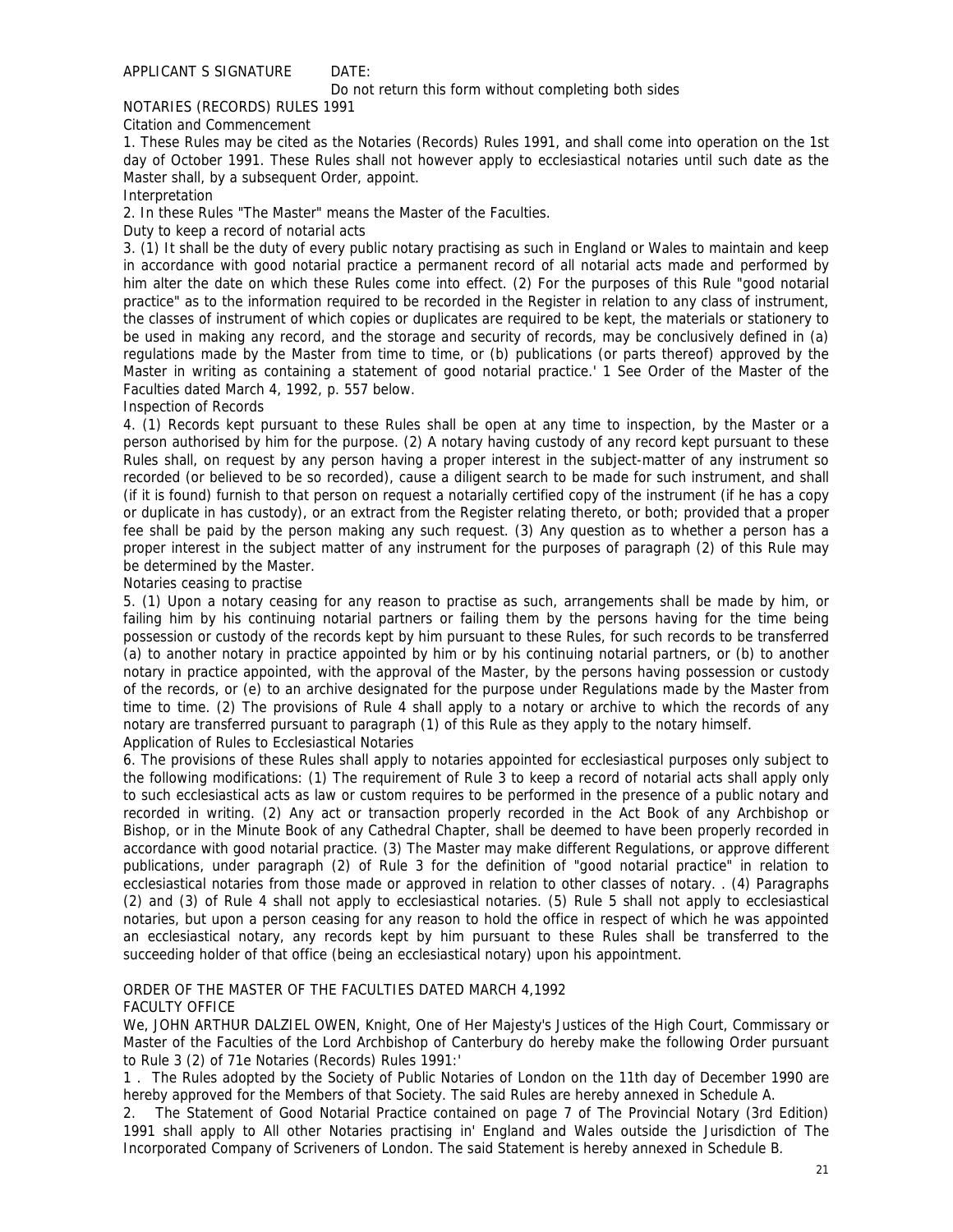SCHEDULE A NOTARIAL RECORDS

Rules adopted at the Committee Meeting held on December 11, 1990

The following Rules shall apply to the preservation of notarial records by Members of the Society:

1. Documents in notarial or authentic form Normal practice shall be for such documents to be executed in duplicate original and for the original not issued to the client to be kept on a notarial protocol. In exceptional cases, where a duplicate original cannot be retained by the notary, a complete photographic copy of the document should be kept in the protocol. Such protocol shall be preserves permanently either by the notary concerned or by his firm or, in the event of the notary ceasing to practise, by his successor practice, if any, failing which, by the Society.

2. Other documents which are not in notarial or authentic form and which are attested by a Scrivener notary need not be fully recorded by the attesting notary. It shall be sufficient for a record to be kept consisting of the name of the party or parties whose signatories are attested and the nature of the document attested. Such records shall be preserved as in 1 above for a minimum term of six years.

## SCHEDULE B

Notaries should maintain a Register and Protocol which shall contain at least:

(i) the date of the notarial act

(ii) the full name and UK address of the person appearing before the Notary and a statement of the means by which that person is identified

(iii) a description of the Act

(iv) a description of any document produced to the Notary

(v) In the case of any private document EITHER a description of any such document prepared by the Notary or executed signed or sworn before the Notary OR an extract of any such document (each description or extract must be sufficient to enable the parties to the document, its nature purpose and effect to be identify, to give particulars of any person to whom any power or authority is given, to identify any property which is affected and to identify the jurisdiction in which any transaction is to take effect) OR a complete copy of any such document OR a reference to the Protocol containing such document

(vi) In the case of any document in the public or authentic form the original or a complete copy of such document OR a reference to the Protocol containing such document

(vii) a statement of the fee charged.

# PUBLIC NOTARIES (WALES) TRANSITIONAL RULES 1991

## Citation and Commencement

1. These Rules may be cited as the Public Notaries (Wales) Transitional Rules 1991, and shall come into operation on the 8th day of July 1991. Interpretation

2. In these Rules "71e Act of 1914" means the Welsh Church Act 1914; "The Faculty Office" means the Registry of the Court of Faculties; "The Master" means the Master of the Faculties; "The Registrar" means the Registrar of the Court of Faculties; "The 1982 Rules" means the Public Notaries (Practising Certificates) Rules 1982.

## Application for Faculty

3. Any person who has been appointed a public notary by the Lord Chancellor pursuant to section 37 of the Act of 1914 to practise within a district in Wales may, within one year from the date on which these Rules come into operation, make application to the Faculty Office by letter for a faculty recording his admission as a notary and his entitlement to practise throughout England and Wales.

Documents and Fees to Accompany Application

4. (1) An application under rule 3 shall be accompanied by a certified copy of the original Certificate of Admission granted to the applicant under the Act of 1914, and by a copy of any current solicitor's practising certificate registered by the applicant under Rule 14 of the Notary Public (Welsh Districts) Rules 1924, with evidence of such registration. (2) An applicant who desires to obtain a faculty engrossed upon parchment shall so state in his application, which shall be accompanied by a fee of £75.00. Otherwise no fee shall be payable upon such an application.

## Issue of Faculty

5. If an application under Rule 3 appears to the Register to be in order he shall forthwith issue to the applicant a notarial faculty in the form set out in Appendix A to these Rules, and shall enter the name of the applicant upon the Roll of Notaries. The Registrar shall return the Certificate of Admission mentioned in Rule 4(1) to the applicant, having endorsed thereon a note in, the form set out in Appendix- B.

Entry or Issue of Practising Certificates in the Court of Faculties

6. (1) A solicitor's practising certificate, of which a copy is duly lodged in the Faculty Office pursuant to rule 3, shall be deemed to have been entered in the Court of Faculties pursuant to section 87(1) of the Solicitors Act 1974. (2) The 1982 Rules shall apply to notaries appointed under the Act of 1914 as from 1st October 1991. (3) A notary appointed under the Act of 1914, who makes an application under the 1982 Rules for the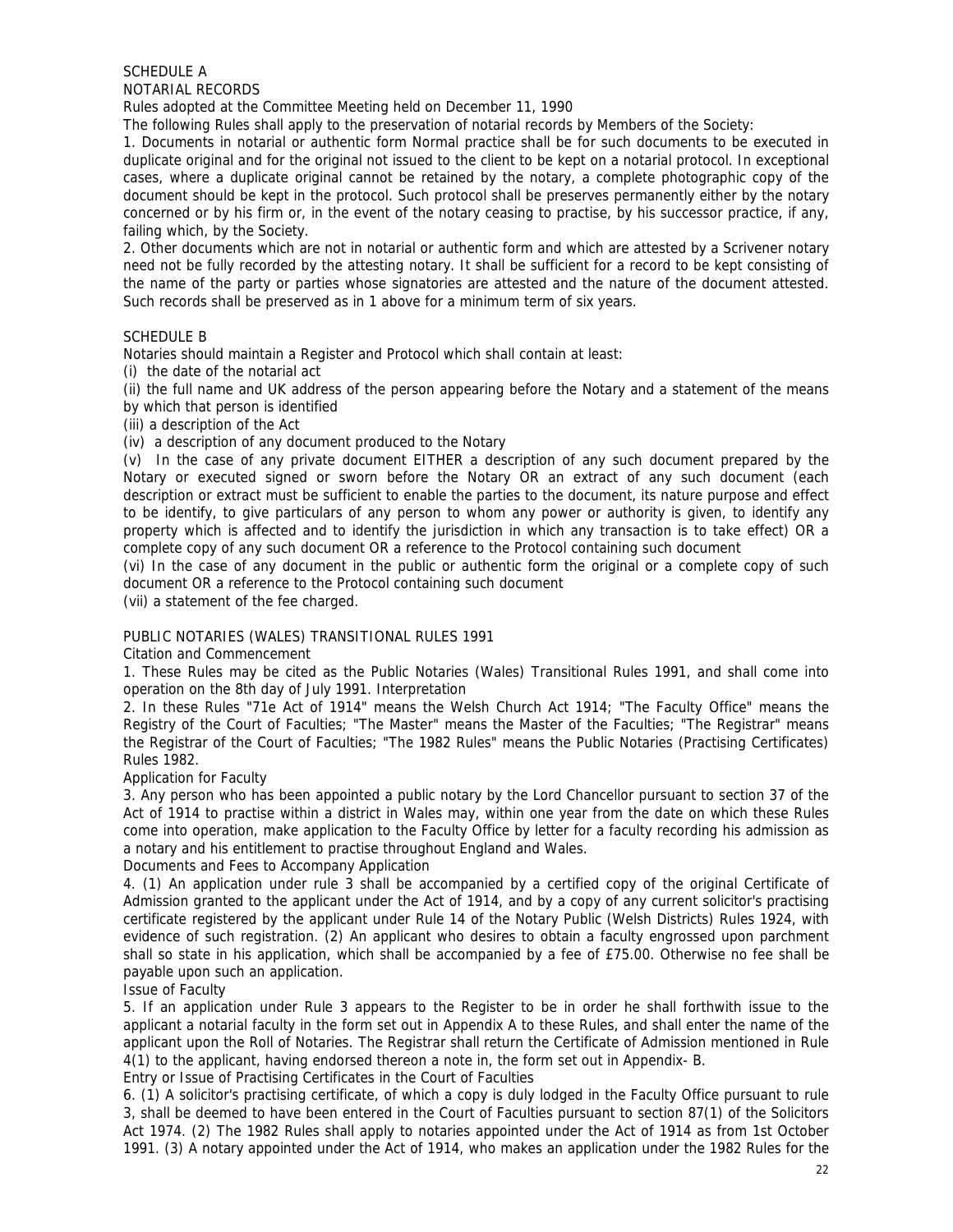first time, not having previously made an application under these Rules, shall lodge in the Faculty Office a certified copy of the original Certificate of Admission granted to him under the Act of 1914. The Registrar shall return such Certificate to the applicant, having endorsed thereon a note in the form set cut in Appendix B, and shall enter the applicant's name upon the Role of Notaries.

Discretionary powers of the Master

7. The Master shall have power, upon such application as he may deem sufficient. (a) to allow an application to be made under rule 3 after the expiry of the period therein specified; (b) to dispense with the lodging of a certified copy of an original Certificate of Admission if satisfied that an applicant was duly appointed under the Act of 1914 and that there is good reason why such a copy cannot be produced; (c) to review, and if thought fit reverse, any decision of the Registrar that a application under rule 3 is not in order.

## APPENDIX A

## Form of Faculty issued under Rule 4

GEORGE LEONARD by Divine Providence LORD ARCHBISHOP OF CANTERBURY Primate of All England and Metropolitan by Authority of Parliament lawfully empowered for the purposes herein written to Our Beloved in Christ a literate person now residing at HEALTH AND GRACE WHEREAS you were an the day of 19 appointed and admitted by the lord High Chancellor of Great Britain pursuant to section 37 of the Welsh Church Act 1914 to be a PUBLIC NOTARY to exercise that office within a certain d1striet of the Principality of Wales AND WHEREAS by reason of section 57 of the Courts and Legal Services Act 1990 such limitation as to d1striet no longer has effect and the jurisdiction of Our Court of Faculties extends henceforth to All Public Notaries within England and Wales WE DO by these presents RECOGNISE and AFFIRM you to be a PUBLIC NOTARY, admitted into the number and society of other notaries, and entitled henceforward to exercise the office of notary in the and at all other places in England and Wales whatsoever, except within the Jurisdiction of the Incorporated Company of Scriveners of London: hereby DECREEING that full faith ought to be given, as well in Judgement as thereout, to the instruments made by you: the Oath and Declaration by law required having been taken and subscribes upon your first Admission as aforesaid GIVEN under the Seal of Our Office of Faculties at Westminster s but all and a day of in the Year of Our Lord One thousand nine hundred and ninety and in the year of Our Translation APPENDIX B Endorsement upon Welsh Certificate of Admission "PRODUCED in the Court of Faculties of the Archbishop of Canterbury pursuant to [Rule 41 [Rule 61 of the Public Notaries (Wales) Transitional Rules 1991

# RULES MADE BY THE SCRIVENERS'COMTANY

# SCRIVENERS (QUALIFICATIONS) RULFS 1991

1. These Rules come into force on the date which is appointed for the coming into force of section 57 of the Courts and Legal Services Act 1990 by order made by the Lord Chancellor or by the Secretary of State or by both, acting jointly under section 1'24(3) of the said Act:

2. In these Rules "apprentice" means any person who has entered into an apprenticeship agreement with a Scrivener Notary; "the Clerk" means the Clerk of the Company; "the Committee" means the Notarial Affairs and Examination Committee<sup>7</sup> of the Company; "the Company" means the Masters Wardens and Assistants of the Society of Scriveners of the City of London otherwise known as the Incorporated Company of Scriveners of London; "Faculty" means a Faculty issued by the Court of Faculties of the Archbishop of Canterbury; "the jurisdiction of the Company" means the City of London and a circuit of three miles of the City; "the Master of the Faculties" means the Commissary or Deputy of the Archbishop of Canterbury who exercises the jurisdiction of the Court of Faculties and to whom All applications for admission as notaries are made; "person" means any individual whether male or female and any words referring to person in the masculine gender include the feminine gender; "Scrivener Notary" means a public notary who is a member of the Company holding a Faculty to practise within the jurisdiction of the Company. General

3. No person shall be entitled to practise as a public notary within the jurisdiction of the Company until he has (i) passed the examinations set by the Company in the subjects specified under Part 1 (or has been exempted by the Committee from sitting any subject in Part 1) and Part 11 in Schedule 3 to these Rules. (ii) completed the period of apprenticeship to a Scrivener Notary prescribes by these Rules. (iii) received a certificate of Freedom from the Company, and (iv) been granted a Faculty enabling him to practise as a notary within the Company's jurisdiction. Educational requirements

<sup>7</sup> Now known simply as the Notarial Committee.

4. No person may enter into an apprenticeship agreement as required by these Rules unless he has obtained passes in at least seven different subjects (one being English and one a foreign language) of which at least five must be passes at Grade C or above in the General Certificate of Secondary Education and at least two must be passes at "A" level (or such other higher level examination as may replace the same). Save that the Committee may permit a person to enter into such an agreement if it is satisfied that he has passed a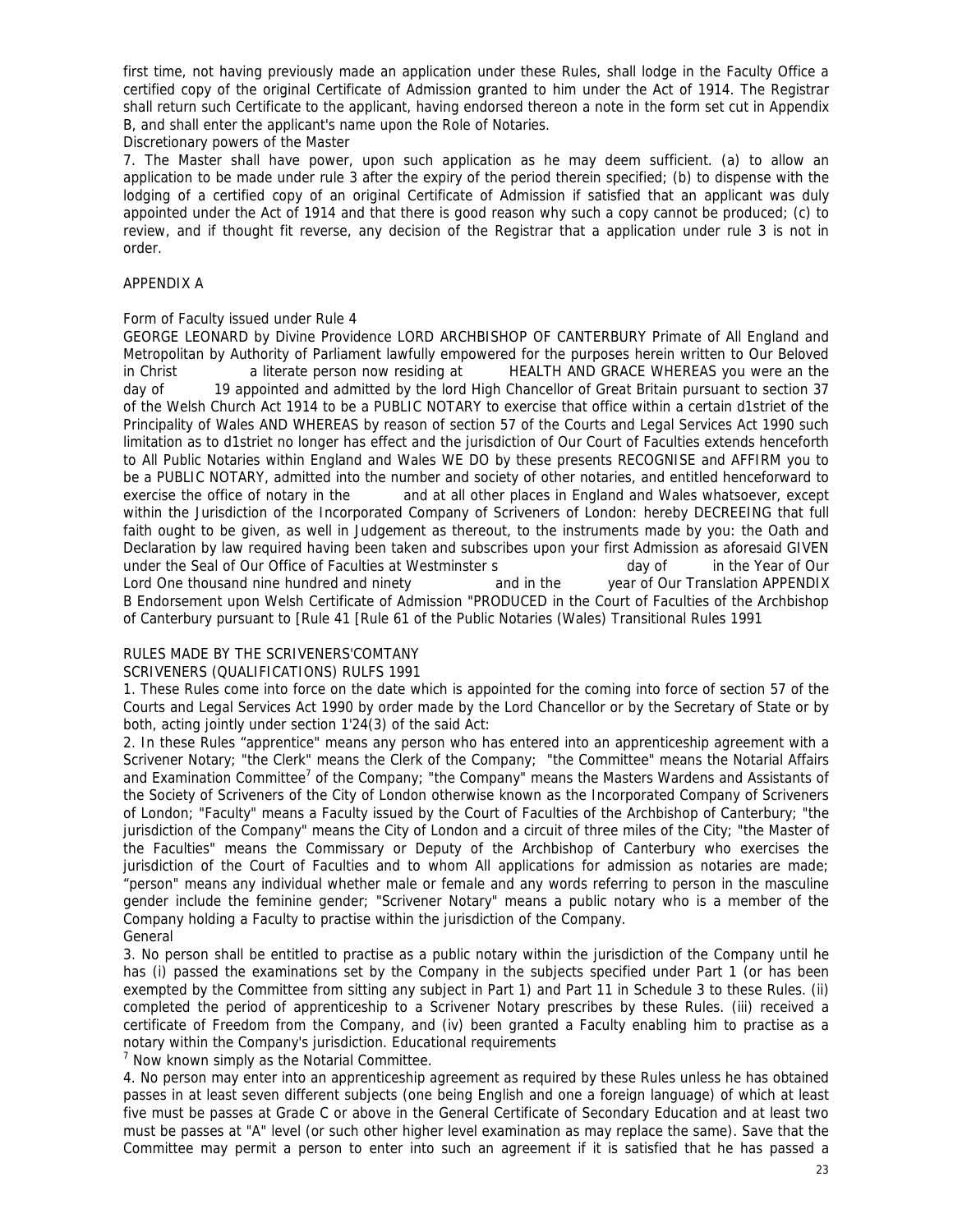degree or diploma or other examination or examinations which the Committee considers to be of an equivalent standard of education.

Apprenticeship

5. In order to receive practical training and gain experience in the work of a public notary within the jurisdiction of the Company any person wishing to qualify as a public notary with a view to becoming a Scrivener Notary must enter into an apprenticeship agreement for a period of five years with a Scrivener Notary in full-time independent practice as a principal.

6. The apprentice with the permission of the Scrivener Notary may spend a period or periods not exceeding a total period of one year (which shall be counted as part of the period of five years referred to in rule 5) working in the office or offices of notaries or lawyers in a foreign country or foreign countries provided that the principal language of the said country or countries is the same as the main language which the apprentice has chosen for his main language paper in Part II of the Examinations prescribed by these Rules so that he may be enabled to improve his knowledge of the said language and also to gain practical experience of legal procedures in the jurisdiction or jurisdictions of the said country or countries and -also to acquire skills in the drafting of notarial acts and other legal documents used in the said jurisdiction or jurisdictions.

7. The apprenticeship agreement to be entered into by the apprentice and the Scrivener Notary shall be in the form prescribes by Schedule 1 to these Rules.

8. Within three months after execution of the apprenticeship agreement the apprentice shall produce the same to the Clerk of the Company who shall record in a reg1ster maintained for the purpose details of the names and addresses of the Scrivener Notary and of the apprentice, the date of execution of the agreement and the date of commencement of the period of apprenticeship.

9. Upon reg1stration of the particulars of the apprenticeship agreement as is provided for in rule 8 the apprentice shall pay to the Clerk such sum for registration as may from time to time to determined by the Company.

10. The said reg1ster shall be a public document and any person shall be entitled to inspect the reg1ster during such office hours as may be determined by the Company subject to payment of such reasonable fee for inspection as may from time to time be fixed by the Company.

11. Save for such period when he is working in a foreign country as is provided for in rule 6 the apprentice shall be employed by the Scrivener Notary to whom he is apprenticed and be instructed in the proper business and practice of a Scrivener Notary throughout a period of five years and at the conclusion of the said period the Scrivener Notary shall certify on the form prescribed in Schedule 2 that the apprentice has so completed the full period of the apprenticeship inclusive of such period (if any) as he has spent in a foreign country or foreign countries pursuant to rule 6.

12. If the Scrivener Notary shall die before the expiry of the period of the apprenticeship, or shall discontinue his practice as a Scrivener Notary, or if the apprenticeship agreement shall be cancelled by mutual agreement between the apprentice and the Scrivener Notary, then the apprentice may enter into an apprenticeship agreement with another Scrivener Notary for the purpose of completing the remainder of the period of five years, and the period of employment and instruction under the new apprenticeship agreement shall be counted towards the said period of five years and be as effectual as if the apprentice had continued in the employment of the Scrivener Notary to whom ha was previously apprenticed provided that within three months after execution of the new apprenticeship agreement the apprentice shall produce the same to the Clerk who shall record details of the same as is provided for in rule 8.

13. In the event of the apprentice entering into two or more apprenticeship agreements as is provided for in Rule 12 each Scrivener Notary to whom he was apprenticed shall individually and separately certify in the form prescribes in Schedule 2, modified as appropriate, that the apprentice has whilst apprenticed to him completed the period stated in the certificate inclusive of such period (if any) as he has spent in a foreign country or foreign countries pursuant to rule 6, provided that in the event of the death of any such Scrivener Notary the apprentice shall make a statutory declaration to the effect that he was employed and instructed by the deceased Scrivener Notary from the commencement of the period of apprenticeship until the date of death of the Scrivener Notary.

## Examinations

14. Subject to rule 15 any person wishing to qualify for practice as a public notary within the jurisdiction of the Company is required to pass Part I and Part 11 of the examinations set by the Company in the subjects specified under Part 1 and Part 11 in Schedule 3 to these Rules.

15. The Committee, if it thinks fit, may grant exemption from sitting the examination in any subject in Part 1 to any person who produces to the Committee satisfactory evidence that he has a degree in which he has taken that subject at a standard equivalent to or higher than that required to pass Part 1.

16. Subject to rule 15 an apprentice may take Part 1 of the examination after he has completed two years of his apprenticeship provided he gives three months notice in writing to the Clerk of his desire to do so.

17. An apprentice may take Part 11 of the examinations after he has completed four years of his apprenticeship provided he gives three months' notice in writing to the Clerk of his desire to do so.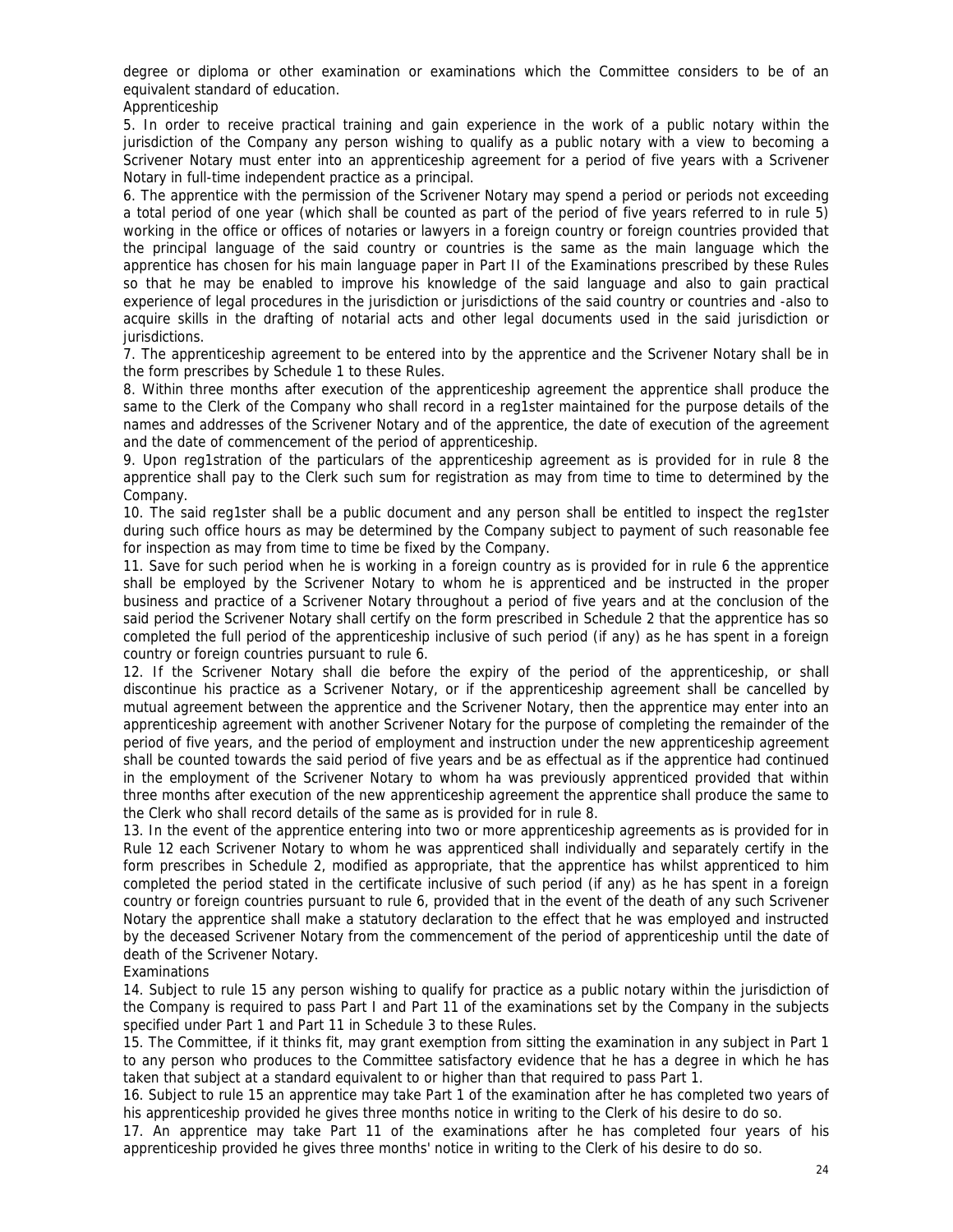18. Examinations in the subjects in Part 1 and Part 11 in Schedule 3 will be held in January and July in each year at such times and places as the Committee may direct.

19. All matters relating to the syllabus for, conduct and duration of the examinations, the standard to be achieved and the marking of papers and notification of results and anything incidental thereto shall be governed by regulations made by the Committee and approved by the Company from time to time and any person desiring to take any examination in any subject in Part 1 or Part 11 shall be bound by such regulations as are in force at the time when his notice of desire to be examined is accepted by the Clerk.

20. The Committee may permit any person who has failed to attain a sufficient standard in any one or more subjects in Part 1 or Part 11 to resit the examination in that subject or those subjects.

21. Any person giving notice to the Clerk of his desire to take examinations in the subjects in Part 1 or Part 11, or to re-sit any subject in Par-t 1 or Part 11, shall pay such fee or fees as may be fixed by the Committee from time to time.

#### Certificate of Freedom of the Company

22. As soon as he has passed Part 1 and Part 11 of the examinations and has completed the five year period of his apprenticeship the apprentice shall produce to the Clerk a certificate as required by rule 11 or such certificates or statutory declaration as are required by Rule 13, and the apprentice shall in accordance with section 13 of the Public Notaries Act 1801 be admitted to the 'freedom of the Company according to the rules ordinances and procedures of the Company and on payment of such fee or fees payable upon admission to the freedom of the Company as are from time to time fixed by the Company and upon admission to the freedom of the Company the Clerk shall give him a signed certificate to that effect.

23. The apprentice so admitted shall produce the said certificate of freedom to the Master of Faculties so that it may be filed in his office prior to or at the time of issue of the Faculty enabling the apprentice to practise as a Notary within the Company's jurisdiction. Transitional Provision

24. These Rules shall not apply to any person already serving an apprenticeship to a Scrivener Notary on the date when section 57 of the Courts and Legal Services Act 1990 comes into force and any such person shall continue to be bound by the terms of the apprenticeship agreement to a Scrivener Notary which he entered into prior to the commencement of these Rules and shall complete the period of five years' apprenticeship in accordance with such apprenticeship agreement notwithstanding that part of the said period is completed after the corning into operation of the said section 57 and these Rules and such person shall in All respects comply with the procedures and rules and ordinances of the Company in operation prior to the coming into force of these Rules.

25. The Rules may be cited as the Scriveners (Qualifications) Rules 1991.

#### SCHEDULE 1

#### THIS APPRENTICESHIP AGREEMENT is made on the day of 19

BETWEEN ....... (full names) a Scrivener Notary in full-time independent practice as a principal at ...... (address) (hereinafter referred to as "the Scrivener Notary") and ...... (full names) of ...... (address) (hereinafter referred to as "the Apprentice").

## WHEREAS

1. The Apprentice wishes to receive practical training and to gain experience in the work of a public notary within the jurisdiction of the Master Wardens and Ass1stants of the Society of Scriveners of the City of London (otherwise known as the Incorporated Company of Scriveners of London) with a view to qualifying as a public notary and becoming a Scrivener Notary.

2. The Scrivener Notary has agreed to accept the Apprentice into his practice as his apprentice for a period of five years in consideration of the convenants by the Apprentice hereinafter set out.

#### NOW THIS DEED WITNESSES AS FOLLOWS:

1. The Apprentice hereby agrees to act as apprentice to the Scrivener Notary for a period of five years commencing on the day of the date of this agreement and during the said period to accept instruction from or on behalf of the Scrivener Notary on matters relating to the practice and profession of a public notary and a Scrivener Notary.

2. The Apprentice covenants and agrees with the Scrivener Notary that throughout the said period of five years he/she will (a) faithfully and diligently perform such duties as apprentice as may be required of him/her by the Scrivener Notary. (b) at All times observe confidentiality in respect of all matters disclosed to him/her by the Scrivener Notary or by any of his clients or by any notary or lawyer or any of his clients in a foreign country or foreign countries during any period when with the permission Of the Scrivener Notary he/she is working in the office of any such notary or lawyer, (e) in every respect in his/her capacity as apprei2tica conduct himself/herself honestly and with propriety.

3. The Scrivener Notary covenants and agrees with the Apprentice that during the said period of five years he will instruct or cause the Apprentice to be taught and instructed in the profession and practice of a public notary and a Scrivener Notary.

4. The Scrivener Notary covenants and agrees with the Apprentice that (a) subject to the requirements of